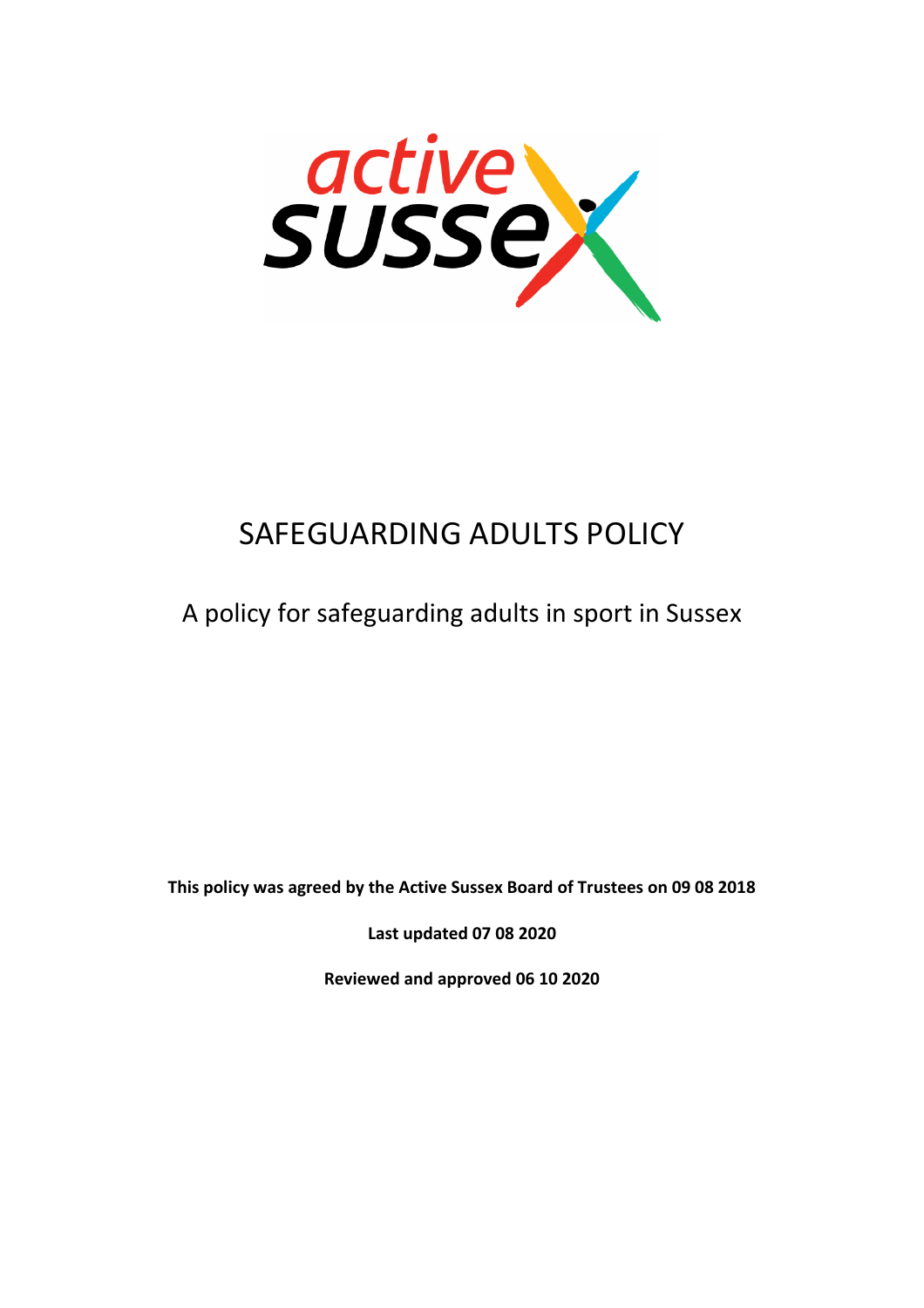### **Content**

|                             | <b>Terms and Abbreviations</b>                                              | $\overline{2}$ |
|-----------------------------|-----------------------------------------------------------------------------|----------------|
|                             | <b>Foreword</b>                                                             | 3              |
|                             | <b>Policy Statement</b>                                                     | 4              |
|                             | <b>Policy objectives</b>                                                    | $6 - 8$        |
|                             | <b>Confidentiality and Information sharing</b>                              | 9              |
|                             | <b>Implementation, Monitoring and Review</b>                                | 10             |
|                             | <b>Appendices</b>                                                           |                |
|                             | A. Minimum Standards for Safeguarding                                       | 11             |
|                             | B. Contact Details (including details of Safeguarding adult boards)         | 16             |
|                             | C. Dealing with concerns/allegations about the welfare of an adult          | 17             |
|                             | D. Responding to a Safeguarding Concern                                     | 20             |
| E.                          | <b>Reporting Process</b>                                                    | 21             |
|                             | F. Incident Report Form                                                     | 22             |
|                             | G. Consent and Information sharing                                          | 25             |
|                             | H. Capacity for Decision Making and Consent                                 | 27             |
| $\mathbf{L}$<br>$J_{\star}$ | Guidelines for the Use of Electronic Communication<br>Social Media Guidance | 28             |
|                             |                                                                             | 29<br>30       |
|                             | K. Photography Guidance<br>L. Legislation and Government Initiatives        | 31             |
|                             |                                                                             |                |

### **Referenced documents**

- *Care Act 2014 statutory guidance*  <http://www.legislation.gov.uk/ukpga/2014/23/introduction/enacted>
- *Mental Capacity Act 2005* <http://www.legislation.gov.uk/ukpga/2005/9/introduction>
- *Active Sussex Trust Handbook (internal document)*
- *Sussex Safeguarding Adults Policy and Procedures*

### **Ann Craft Trust resources**

● *Good Practice and Guidance in Sport and Activity <http://www.anncrafttrust.org/good-practice-in-sport.php>*

Thank you to the Ann Craft Trust who has supported the development of this policy.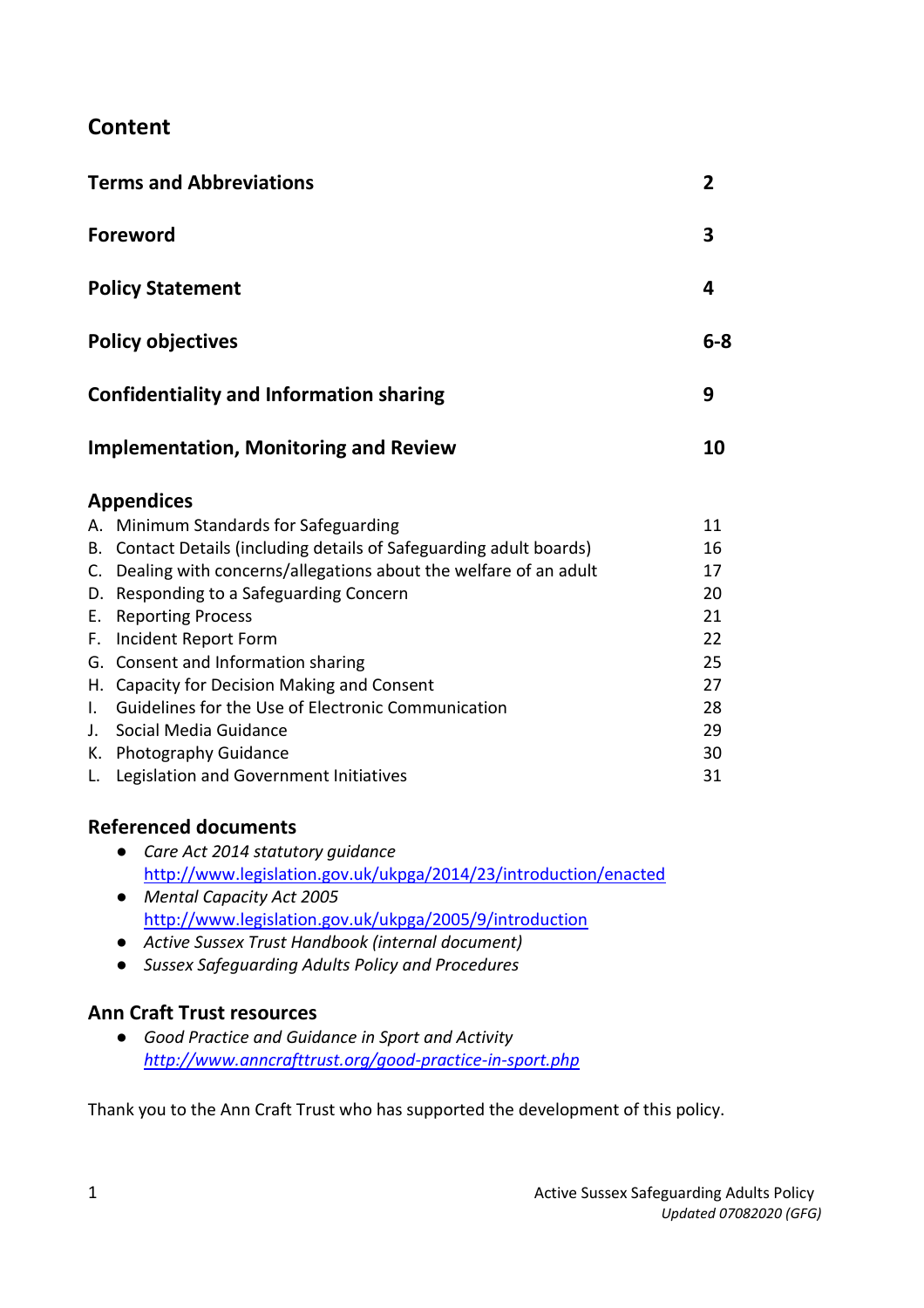### **Terms and Abbreviations**

*Adult – anyone over the age of 18 years old*

*Adult safeguarding* - *protecting a person's right to live in safety, free from abuse and neglect.*

*Adult at Risk – Defined in the Care Act as: any adult who has a need for care and support (whether or not the local authority or anybody else is meeting those needs) and is experiencing, or is at risk of, abuse or neglect, and as a result of those needs is unable to protect himself or herself against the abuse or neglect or the risk of it*

*Adult in need of care and support is determined by a range of factors including personal characteristics, factors associated with their situation or environment and social factors.*

*Naturally, a person's disability or frailty does not mean that they will inevitably experience harm or abuse.*

*In the context of safeguarding adults, the likelihood of an adult in need of care and support experiencing harm or abuse should be determined by considering a range of social, environmental and clinical factors, not merely because they may be defined by one or more of the above descriptors. In recent years there has been a marked shift away from using the term 'vulnerable' to describe adults potentially at risk from harm or abuse.* 

*ACT – The Ann Craft Trust provides safeguarding adults advice to sport*

*Capacity refers to the ability to make a decision at a particular time, for example when under considerable stress. The starting assumption must always be that a person has the capacity to make a decision unless it can be established that they lack capacity (MCA 2005).* 

*Care Act 2014 - made key changes to adult social care with a new general duty to "Promote individual well-being" and placed the safeguarding of adults on a statutory footing for the first time LSAB - Local Safeguarding Adults Board*

*MCA – Mental Capacity Act 2005. States that every individual has the right to make their own decisions and provides the framework for this to happen. The principles underpin adult safeguarding MSP - Making Safeguarding Personal is the approach now taken to all safeguarding work. The key principle of MSP is to support and empower each adult to make choices and have control about how they want to live their own life. It is a shift in culture and practice in response to what is now known about what makes safeguarding more or less effective from the perspective of the adult being safeguarded.*

*NGB - National Governing Body*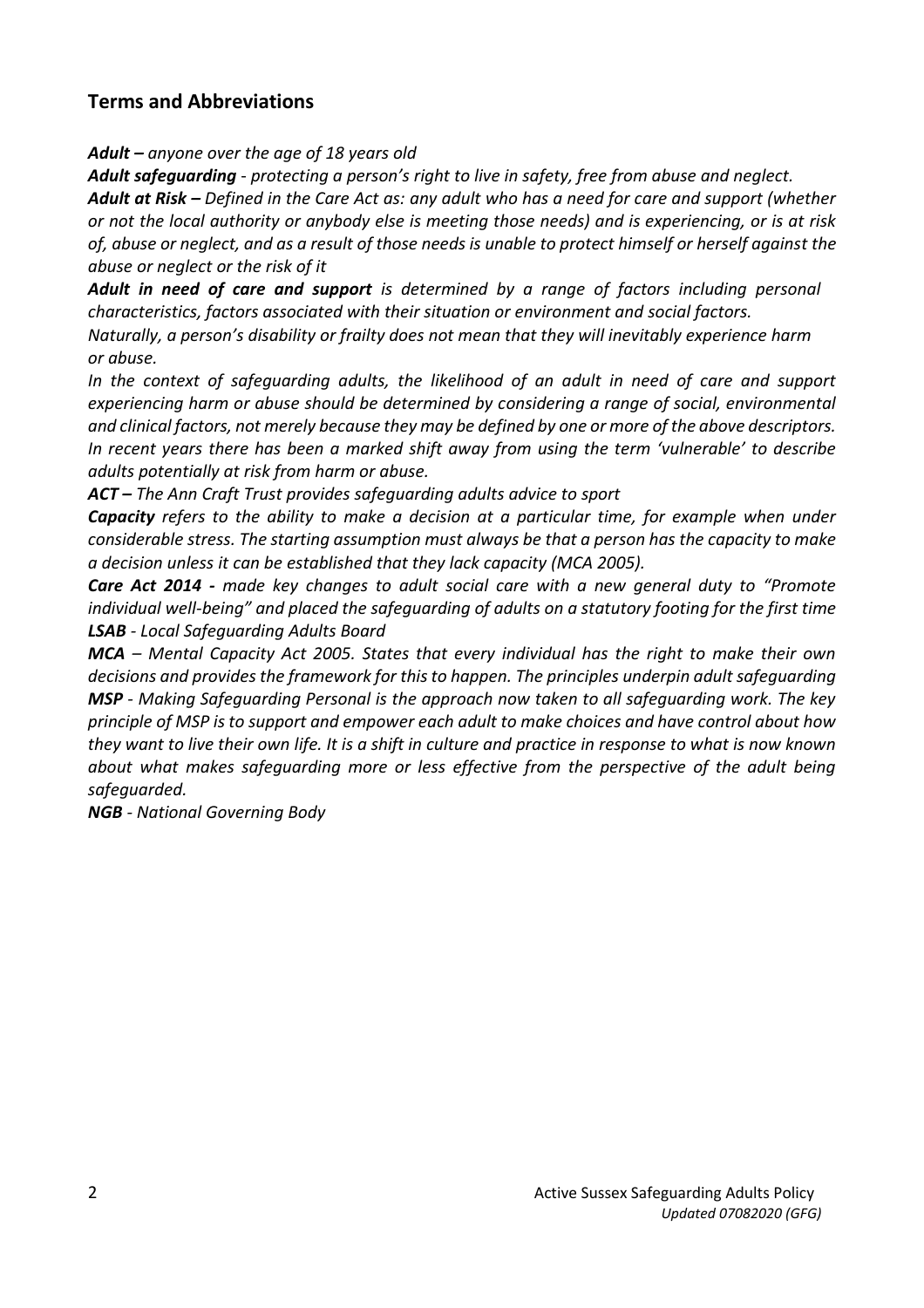### **Foreword**

Active Sussex recognises the importance that sport and physical activity can have in enriching a person's quality of life, and we want to ensure safe, quality, sport and physical activity provision is customary practice across the county, and therefore the welfare and safety of participants is the responsibility of everyone involved. *It's up to all of us!*

By fulfilling our charity priorities we hope to drive our aims for more safe, quality sports and physical activity opportunities in Sussex, to achieve our vision of creating a more physically active county by 2023.

Active Sussex is committed to working in partnership with all agencies to ensure that the information and training opportunities are made available for all staff, coaches and volunteers to guide them in best practice when working with adults. Adopting best practice will help to safeguard adults from potential abuse within a sport and activity setting as well as protecting staff, volunteers and other adults in positions of responsibility from potential false allegations of abuse. It will also enable staff and volunteers to recognise and respond when they suspect that participants are being harmed in other areas of their life.

We acknowledge that partners such as Local Authorities (LA), National Governing Bodies of Sport (NGBs), Sports Club, educational institutions and other private or third sector organisations, will have their own policy to adhere to when they organise activities.

However, it will be a requirement that all organisations carrying out activities on behalf of Active Sussex or receiving funding from Active Sussex to deliver, will declare they have appropriate safeguarding policy and procedures in place. A statement to that affect is placed within Service Level Agreements.

Active Sussex has a strategic focus and is an influencing body for many key partner organisations, with little direct responsibility for delivery.

While this policy and its procedures are specifically focused on safeguarding of adults, the principles of best practice should apply to all participants (including children and young people) who should equally be assured of a safe and enjoyable experience.

See <https://www.activesussex.org/deliver-sport/safeguarding> for more resources relating to safeguarding children.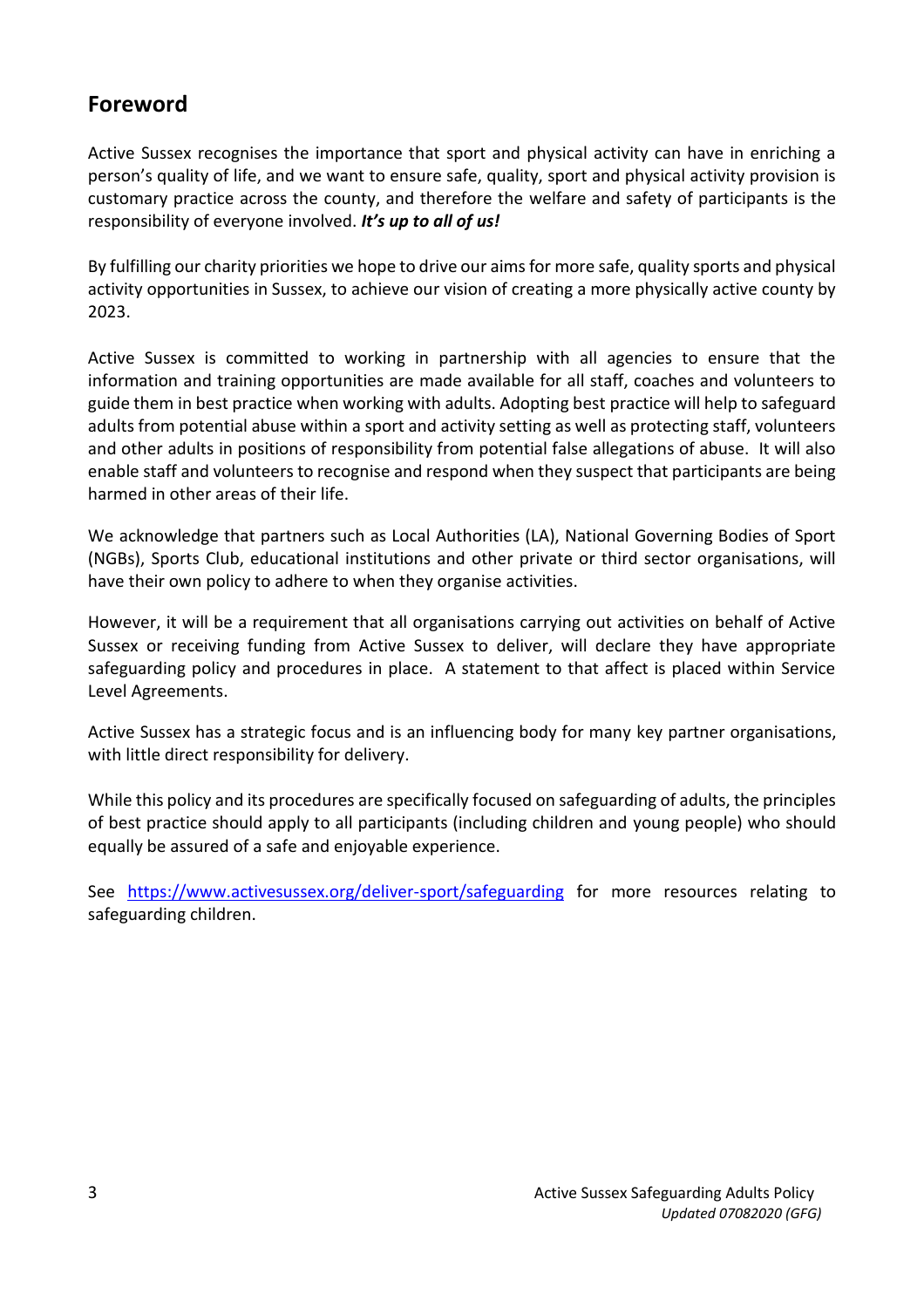## **Policy Statement**

Active Sussex is committed to promoting the safety and welfare of all adults engaged in sporting activities locally. It contributes to safeguarding by:

- Committing to developing and implementing this policy and procedures with guidance from ACT and in line with the Sussex Safeguarding Adults Policy and Procedures
- Embedding safeguarding adults across services
- Implementing and demonstrating best safeguarding practice when, core staff, delivery staff, helpers or volunteers, are providing services, activities and programmes
- Working with partners to establish and implement agreed, consistent minimum safeguarding standards for sports activities locally.
- Requiring those individuals or organisations that are funded or commissioned to provide any services to effectively address safeguarding requirements.
- Maximising its influence to promote safeguarding practice and principles within its wider partnership roles and relationships.

Safeguarding compliance is monitored by the Chief Executive and reported via the HR and Nominations Committee which includes the lead Trustee for safeguarding, to the Full Board of Trustees on a quarterly basis. The Board of Trustees endorses these aims and supports Active Sussex in this work and the development of an implementation plan.

Active Sussex fully accepts our moral and legal responsibilities under The Care Act 2014 and the Mental Capacity Act 2005. Safeguarding adults is everybody's responsibility and the 6 principles of safeguarding underpin this policy and procedures:

- **Empowerment** People being supported and encouraged to make their own decisions and informed consent. *"I am asked what I want as the outcomes from the safeguarding process and these directly inform what happens."*
- **Prevention**  It is better to take action before harm occurs. *"I receive clear and simple information about what abuse is, how to recognise the signs and what I can do to seek help."*
- **Proportionality**  The least intrusive response appropriate to the risk presented. *"I am sure that the professionals will work in my interest, as I see them and they will only get involved as much as needed."*
- **Protection** Support and representation for those in greatest need. *"I get help and support to report abuse and neglect. I get help so that I am able to take part in the safeguarding process to the extent to which I want."*
- **Partnership** Local solutions through services working with their communities. Communities have a part to play in preventing, detecting, and reporting neglect and abuse. *"I know that staff treat any personal and sensitive information in confidence, only sharing what is helpful and necessary. I am confident that professionals will work together and with me to get the best result for me."*
- **Accountability**  Accountability and transparency in delivering safeguarding. *"I understand the role of everyone involved in my life and so do they."*

Also underpinning safeguarding adults is Making Safeguarding Personal. This is about developing a safeguarding culture that focuses on the personalised outcomes desired by people with care and support needs, ensuring that the views of adults lead the safeguarding process.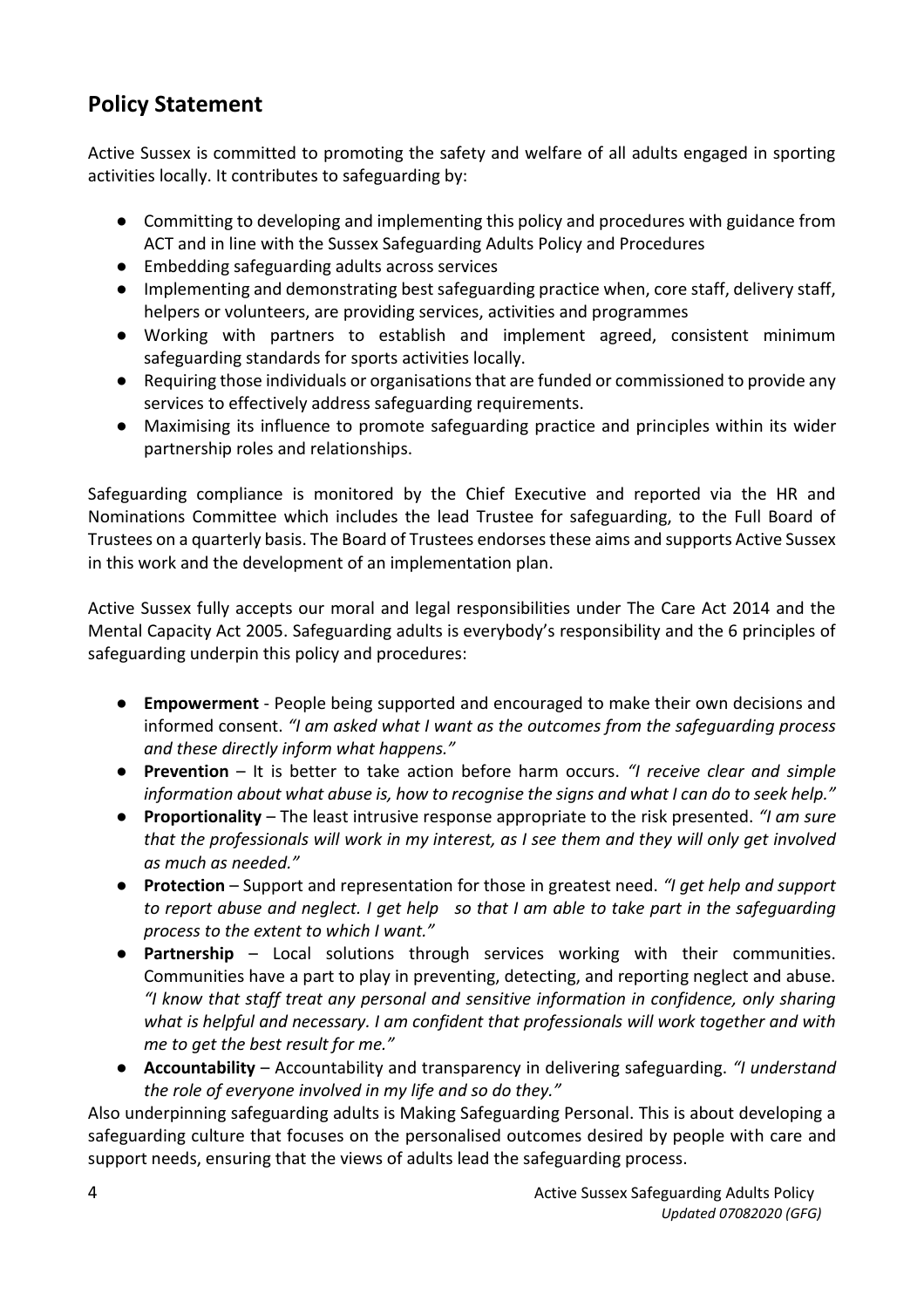Active Sussex will work in partnership to ensure that all adults irrespective of age, gender, disability, race, ethnic origin, nationality, colour, religious belief, class or social background, sexual preference or political belief, are able to take part in sport (as a participant or volunteer) in a fun, safe environment and are protected from harm or abuse.

Active Sussex will ensure that concerns and all incidents of suspicious poor practice and allegations of abuse should be taken seriously and responded to swiftly and appropriately in accordance with disciplinary procedures or, where necessary, through referral to statutory agencies. It is the responsibility of the safeguarding adult's team to determine whether or not abuse has taken place but it is everyone's responsibility to respond to concerns.

Confidentiality will be upheld in line with the Data Protection Act 2018 and Human Rights Act 1998. Appendix G provides more information about consent and information sharing.

#### **Making Safeguarding personal**

'Making safeguarding personal' means that adult safeguarding should be person led and outcome focused. It engages the person in a conversation about how best to respond to their safeguarding situation in a way that enhances involvement, choice and control. As well as improving quality of life, well-being and safety.

Wherever possible discuss safeguarding concerns with the adult to get their view of what they would like to happen and keep them involved in the safeguarding process, seeking their consent to share information outside of the organisation where necessary.

#### **Wellbeing Principle**

The concept of wellbeing is threaded throughout the Care Act and it is one that is relevant to adult safeguarding in sport and activity. Wellbeing is different for each of us however the Act sets out broad categories that contribute to our sense of wellbeing. By keeping these themes in mind, we can all ensure that adult participants can take part in sport fully.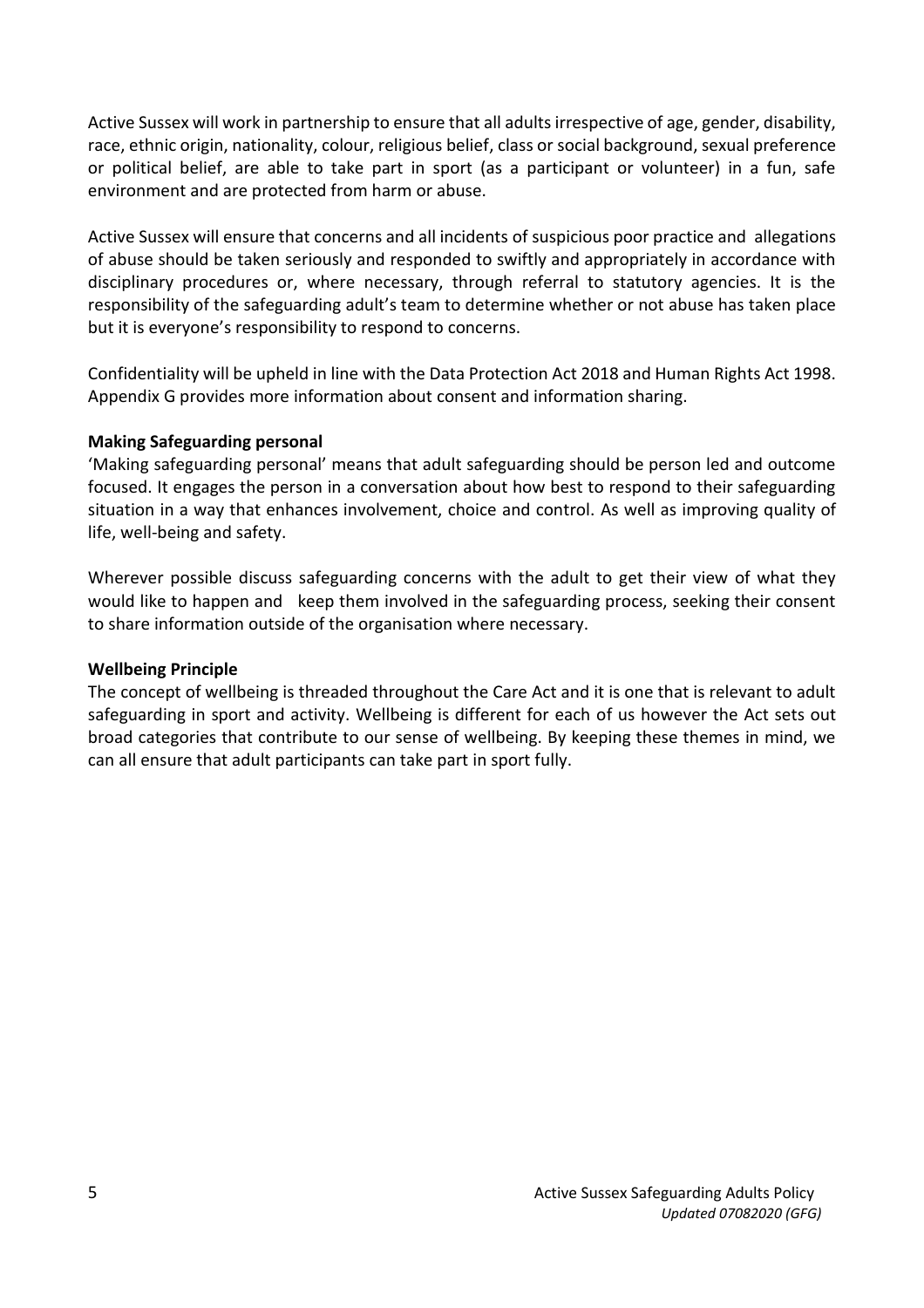### **Policy objectives**

#### **Corporate responsibilities**

- Ensure that there is strong organisational commitment to safeguarding adults across all core staff and trustees, which is clearly reflected in the culture, policies, working practices, attitudes and behaviours
- Ensure all core staff are given the opportunity to input into the Implementation plan from their respective work areas
- Promote a culture that ensures all adults are listened to and respected as individuals in line with 'Making Safeguarding Personal' principles
- Include a requirement to address safeguarding minimum standards within partnership funding and commissioning criteria and contractual arrangements (*Appendix A*)
- Ensure an equitable sports programme is delivered that offers equal access to all within the Active Sussex area
- Ensure updates and outcomes of the implementation plan are included in all necessary reporting

#### **Recruitment and selection**

Take all reasonable steps to assess the suitability of all staff (paid and volunteer) to work with adults using safeguarding checks as required by legislation. Active Sussex will refer to the *Defining 'Supervision' and Regulated Activity Sport and Recreation Sector Guidance (March 2013)* to determine if a DBS check is required

- Where relevant require trustees to complete a self-declaration form as a pre- appointment check
- Require staff and volunteers to adopt best practice to safeguard and protect adults from abuse, and themselves against false allegations and abide by the Active Sussex Codes of Conduct within the *Active Sussex Trust Handbook* and both Safeguarding Policies and Procedures
- Managers should be sensitive to any concerns about poor practice or abuse and act on them at an early stage. They should also offer appropriate support to those who report concerns or make complaints
- Ensure all staff clearly understand the Active Sussex Grievance and Disciplinary Procedures as set out in the *Active Sussex Trust Handbook* and are able to raise concerns in a confidential way
- Formal complaints made against any Active Sussex staff and volunteers, will also be dealt with using the Active Sussex Grievance and Disciplinary Procedures in the *Active Sussex Trust Handbook*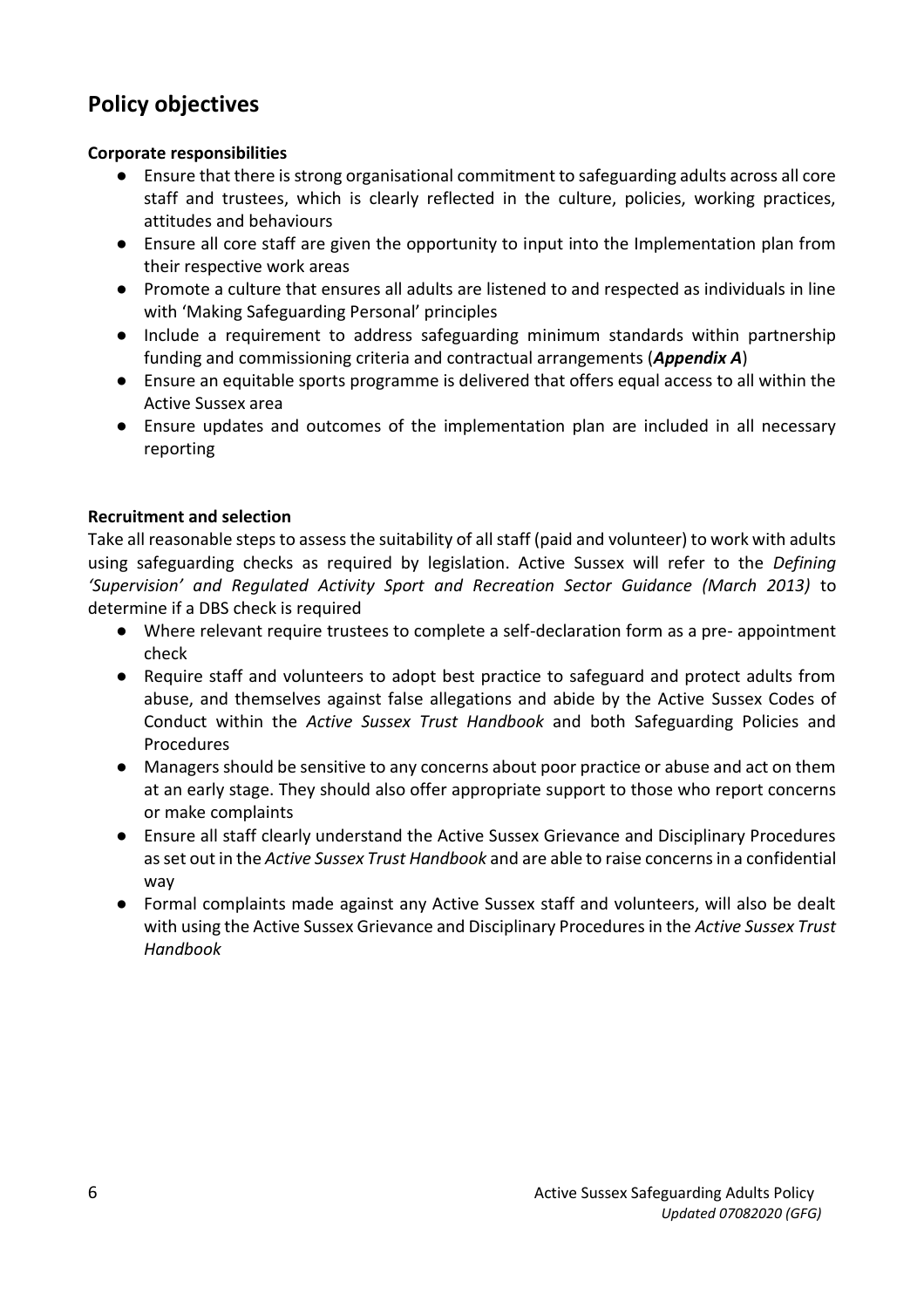#### **Training**

- Provide a comprehensive induction for all staff (paid and volunteer), which includes familiarisation with the Safeguarding Adults Policy and associated procedures and the Active Sussex disciplinary/appeals procedures
- Where necessary, appropriate training will be identified and implemented to enable individuals to deliver their responsibilities with regard to their own good practice, recognising poor practice and reporting suspected concerns of possible abuse.
- Ensure staff (paid and volunteer) with designated responsibilities in relation to adults with specific needs, are provided with training to enable them to develop the necessary skills and knowledge and have regular opportunities to update their knowledge and understanding
- Delivery staff must have the appropriate, up to date qualifications or training, in line with the minimum standards of each NGB
- Training will be organised by Active Sussex to raise awareness of safeguarding issues as it becomes available. Delivery staff are encouraged to attend the following;
	- o First Aid (recognised by Health and Safety Executive e.g. 'An Appointed Persons First Aid', St John's Ambulance First Aid qualifications);
	- o 'How to Coach Disabled People in Sport' UK Coaching workshop

### **Operational procedures**

- Ensure there are designated members of staff with clearly defined roles and responsibilities in relation to safeguarding
- Ensure there are clear and unambiguous procedures in place in respect of safeguarding, which provide step-by-step guidance on what action to take if there are concerns about an adult's safety or welfare (*Appendix D & E*)
- Establish robust processes for recording incidents, concerns and referrals and storing these securely in compliance with relevant legislation *(Appendix F & G)*
- Develop clear processes for dealing with complaints about unacceptable and/or abusive behaviour towards adults, with clear timescales for managing and resolving these complaints
- Respond to any allegations appropriately and implement the appropriate disciplinary and appeals procedures
- Ensure that where there is direct responsibility for running/providing activities or services, operating standards are set out to ensure the highest possible standard of care
- Implement good practice protocols in relation to the use of photography/video equipment and use of electronic communication and social media (*Appendix I, J &KJ*)
- All staff and volunteers should be given the opportunity to provide feedback on any events and work carried out and the provision made to safeguard adults, and the practice of all those involved
- As far as is reasonably practicable, Active Sussex has a duty of care to ensure that all volunteers work in a safe and supportive environment, and are appropriately matched to volunteer opportunities
- Respect and promote the rights, wishes and feelings of all adults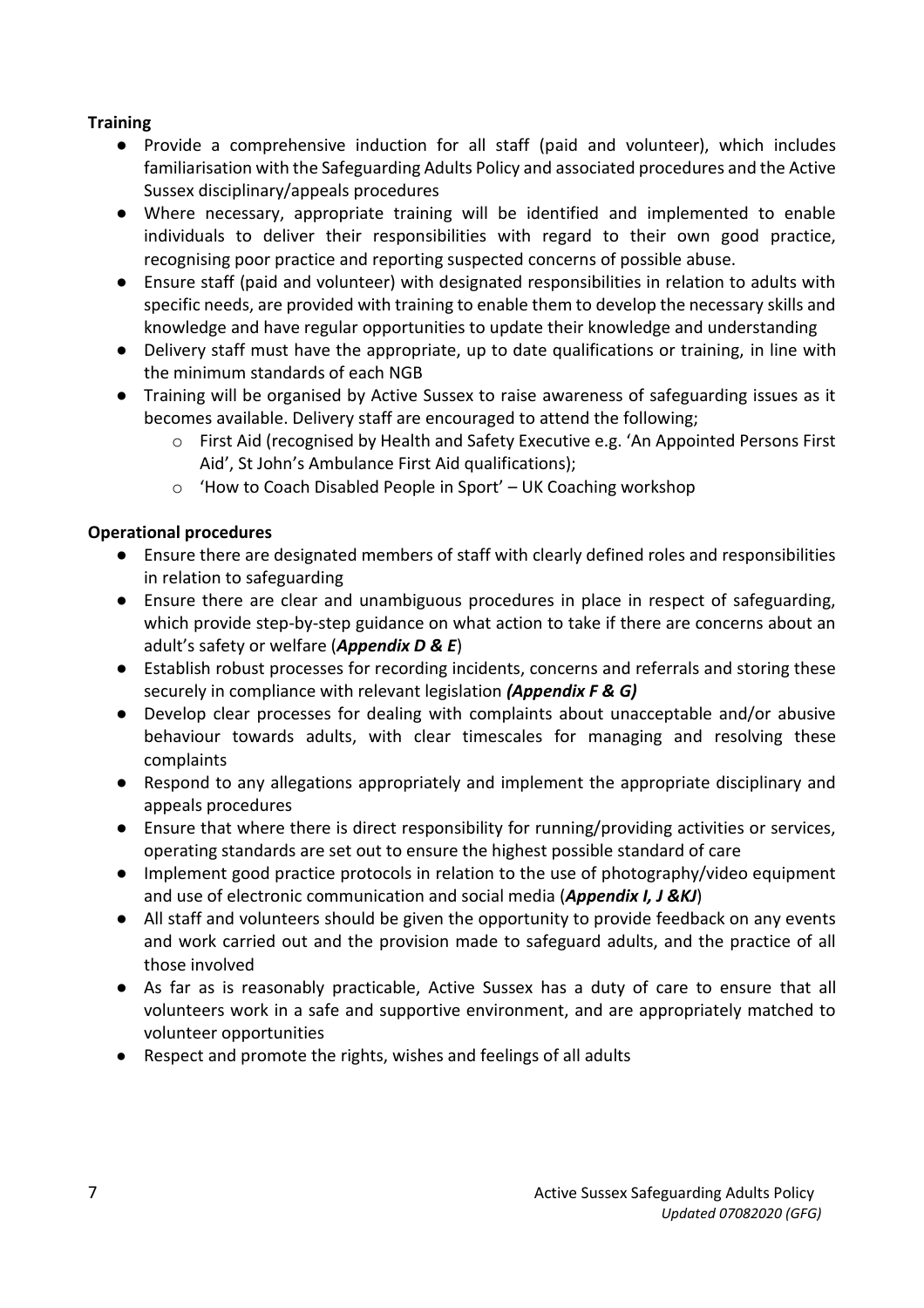#### **Advocacy and communication**

- Be a champion of safeguarding in the county for sport
- Actively promote the Partnership's commitment to safeguarding adults to all
- Make contact details for Active Sussex designated Safeguarding lead officers, statutory agencies and ACT readily available for dealing with adult safeguarding concerns (*Appendix B*)
- Ensure that safeguarding procedures are available to all and actively promoted
- Provide adults with information on where to go for help and advice in relation to abuse, harassment and bullying
- Provide access to specialist advice, information and resources, ensuring designated Safeguarding Lead Officers or Welfare leads are aware of this support
- Assist individuals involved both during and following an incident or allegation of abuse, or a complaint to access professional support
- Make arrangements for supervision and support to be provided to staff and volunteers during and following an incident or allegation
- Raise awareness of different types of abuse and promote best adult safeguarding practices and principles
- Ensure all adults are aware of their right to be safe from abuse
- Publicise the complaints process to all those involved with the organisation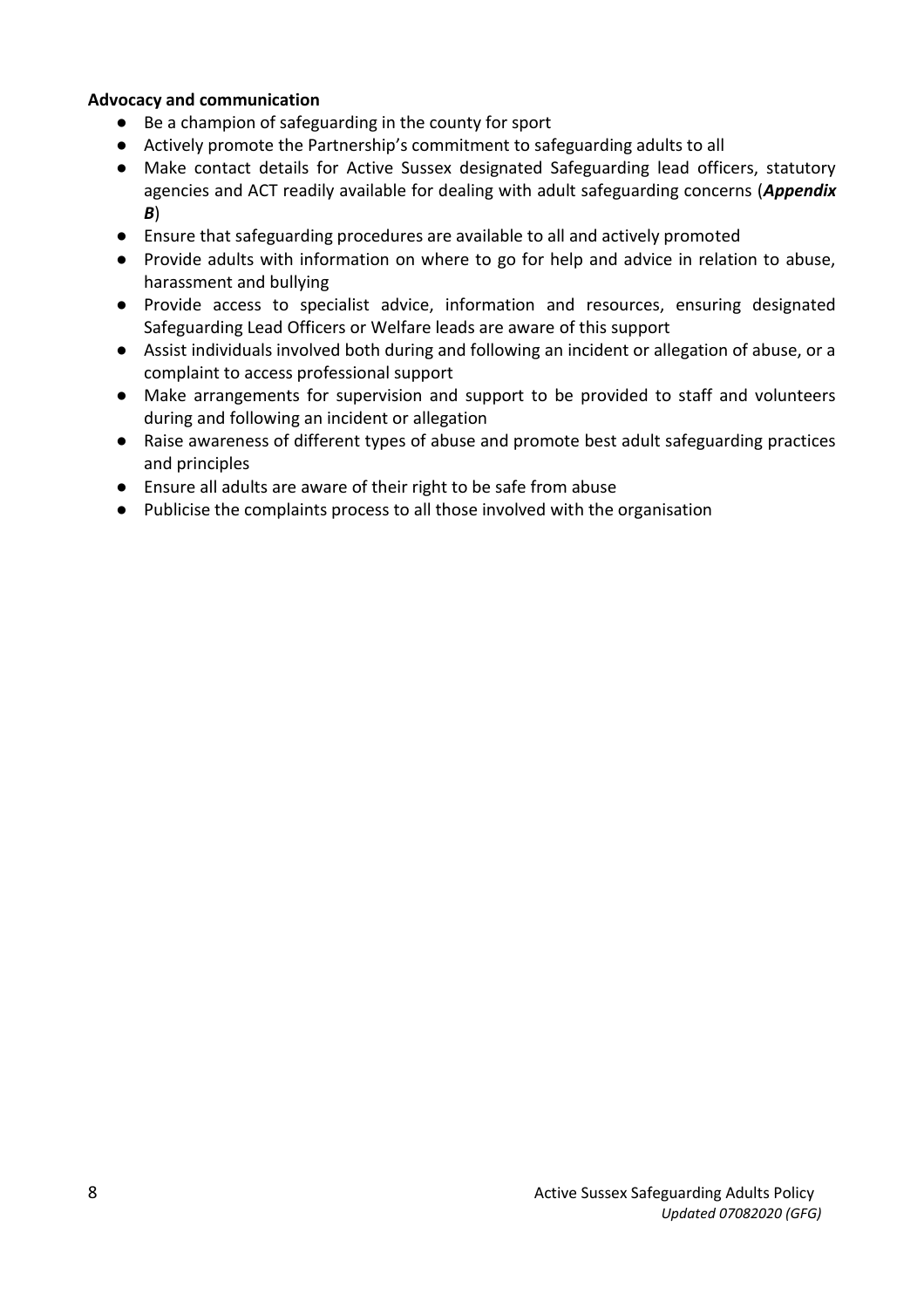# **Information sharing**

The sharing of information in adult safeguarding situations can be confusing. Here are some key messages to assist when considering information sharing.

- If someone knows that abuse or neglect is happening they must act upon that knowledge, not wait to be asked for information.
- The six safeguarding principles should underpin all safeguarding practice, including information-sharing.
- The Data Protection Act enables the lawful sharing of information.
- Decisions on sharing information must be justifiable and proportionate, based on the potential or actual harm to adults or children at risk, against the right of confidentiality for the individual concerned. The rationale for any decisions made should always be recorded.
- When sharing information between agencies about adults, children and young people at risk it should only be shared: If relevant and necessary (not simply all the information held about the person); With the relevant people who need all or some of the information; When there is a specific need for the information to be shared at that time.
- Workers and volunteers within sports and physical activity organisations should always share safeguarding concerns in line with their organisation's policy, usually with their safeguarding lead or welfare officer in the first instance, except in emergency situations.
- As long as it does not increase the risk to the adult at risk, the worker or volunteer should explain to them that it is their duty to share their concern with their safeguarding lead or welfare officer.
- The safeguarding lead or welfare officer will then consider the situation and plan the actions that need to be taken, in conjunction with the adult at risk and in line with the organisation's policy and procedures and Local Safeguarding Adults Board (LSAB) policy and procedures.
- A conversation can be had with the safeguarding adults team without disclosing the identity of the person in the first instance.
- If it is thought that a referral needs to be made to the safeguarding adult's team, consent should be sought from the adult at risk.
- Individuals may not give their consent to the sharing of safeguarding information with the safeguarding adult's team for a number of reasons. Reassurance, appropriate support and revisiting the issues at another time may help to change their view on whether it is best to share information.
- If they still do not consent then their wishes should usually be respected. However there are circumstances where information can be shared without consent such as when the adult does not have the capacity to consent, it is in the public interest because it may affect other people or a serious crime has been committed. This should always be discussed with the safeguarding adult's team.
- It is inappropriate for agencies to give assurances of absolute confidentiality in cases where there are concerns about abuse, particularly in situations when people may be at risk.

For more information regarding Consent and Information sharing please see **Appendix G.**  Plus visit [Sussex Safeguarding Adults Policy and Procedures](http://sussexsafeguardingadults.procedures.org.uk/) and the [Social Care Institute for](https://www.scie.org.uk/care-act-2014/safeguarding-adults/sharing-information/keymessages.asp)  Excellence Care Act 2014 Key messages – [Adult Safeguarding: Sharing information](https://www.scie.org.uk/care-act-2014/safeguarding-adults/sharing-information/keymessages.asp)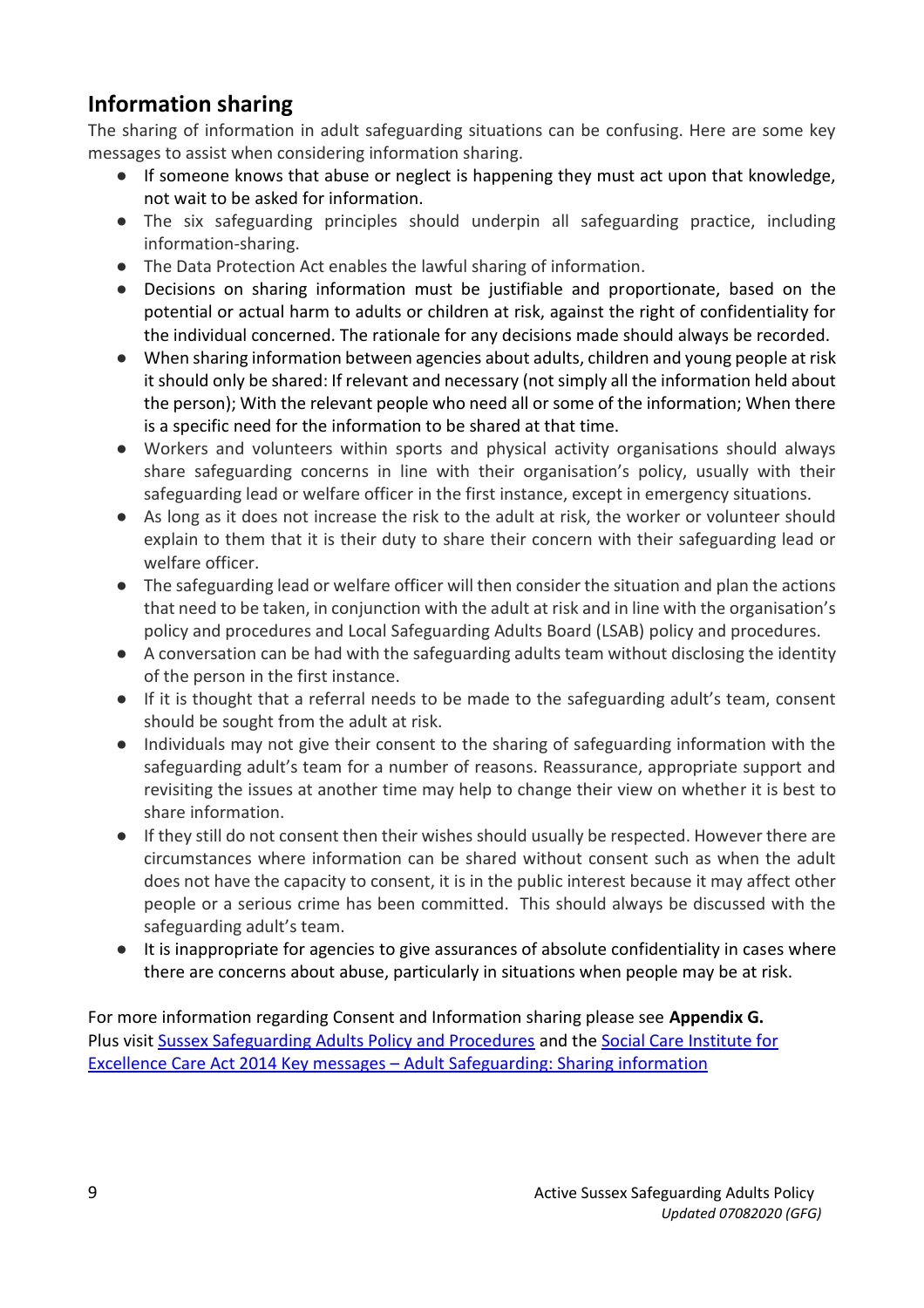### **Implementation, Monitoring and Review**

Active Sussex is committed to working in accordance with the Safeguarding Adults in Sport advice and guidance developed by the Ann Craft Trust. A Safeguarding Implementation Plan which underpins practical delivery of outlined policy aims and objectives, will be developed based on this policy. When a quality assurance process or standards are developed by ACT, Active Sussex will then review this policy and procedures and the Safeguarding Adults Implementation plan.

The purpose for the implementation plan is to;

- **●** Disseminate Active Sussex's Safeguarding message so that it reaches and influences all related sporting organisations to safeguard people in sport.
- **●** Operate sound recruitment procedures for paid and voluntary staff in sport
- **●** Identify and enable the appropriate safeguarding training for Active Sussex core staff, delivery staff and volunteers within the county
- **●** Remain updated with legislation related to safeguarding
- **●** Monitor and update the implementation plan annually to keep Safeguarding high on the sporting agenda
- **●** Measure the impact of the policy and procedures on an annual basis

The Implementation plan will be formally updated twice a year by working with relevant core staff responsible for actions named in the plan to supply updates - the lead safeguarding officer, deputy safeguarding officer, Chief Executive and lead Trustee for safeguarding. Mechanisms will be put in place to enable partners and other stakeholders to be part of the policy review process when necessary.

General safeguarding progress will be reported throughout the year in team meetings by the Safeguarding Lead Officer and quarterly to the Board of Trustees via the lead Trustee for Safeguarding.

This safeguarding policy will be reviewed at least every 2 years. Where there are legislation changes, or a significant incident occurs then the policy will be reviewed more often. The review will be carried out by the above individuals. The policy will then be taken to The Board of Trustees for approval.

All staff will be given a briefing and a copy of the updated policy.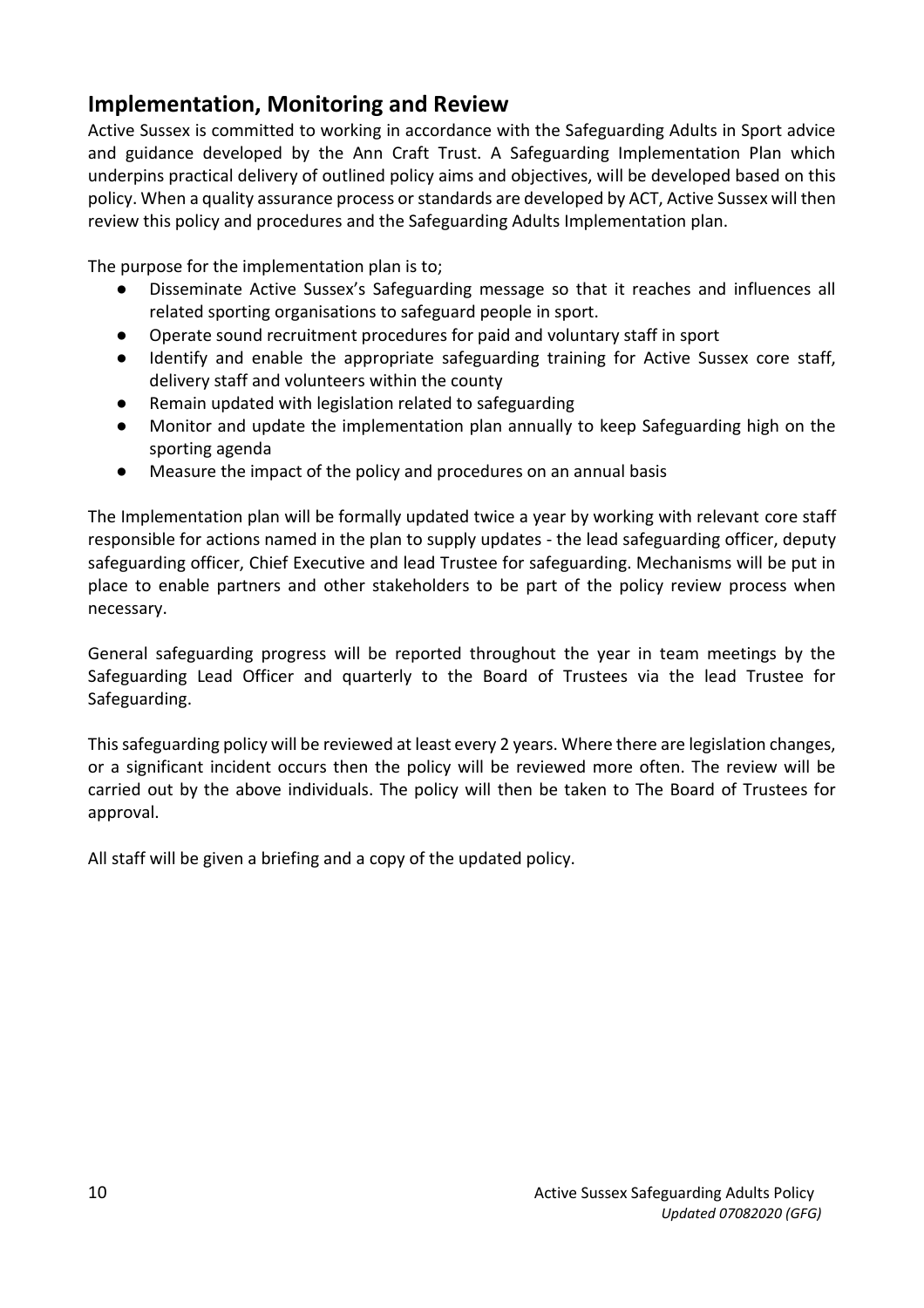### **Appendix A: Minimum standards for Safeguarding**

Being physically active can help people to manage stress and anxiety, retain focus and attention, and generally feel better and more connected, as well as improving their general health.

It is important to keep in mind everyone has the right to be safe and enjoy the sports activities that they take part in; and where applicable parents and others, including staff and volunteers, have a right to believe that organisations provide a safe environment.

This is just as important for online provision as it is face to face.

This checklist covers the usual 'offline' criteria but will also help you to think through what the potential risks of an 'online' offer might be, consider what you already have in place that will help you and your members, and what additional safeguards you might need to build in.

This checklist is designed to be a *working tool* to enable you to keep revising and improving your provision, based on observations, feedback, latest guidance, examples of good practice that we will endeavour to share, and resources available on our website.

We ask clubs and organisations to think about what you can realistically achieve when you complete this checklist, and how you can continue to reassess and address any gaps over time. Use the 'actions' sections to record your decision making, and please share with us any changes that you make.

**[E]** *– an essential element that should already be in place*

**[P]** *– an element that should be planned or being developed and continually revised*

**[G]** *– an element that is good practice*

**\*Delete as appropriate (if only referring to children or adults)**

| Organisation: | Project: |
|---------------|----------|
|               |          |

| <b>Criteria</b>                                                                                                                                                                                      |                                                                                                                 |                   |                |
|------------------------------------------------------------------------------------------------------------------------------------------------------------------------------------------------------|-----------------------------------------------------------------------------------------------------------------|-------------------|----------------|
| 1. Safeguarding Policy                                                                                                                                                                               | <b>Points to note</b>                                                                                           | Yes/<br><b>No</b> | Comment/action |
| [E] There is a *child protection/safeguarding policy<br>and/or a Safeguarding Adults policy that all involved<br>in the activity are required to adhere to                                           | Your existing policies                                                                                          |                   |                |
| [E] The policy meets the requirements of the activity                                                                                                                                                | are vital and should be<br>a point of reference<br>when making<br>decisions. Make them<br>available, accessible |                   |                |
| [P] The policy is publicised, promoted and available to<br>all stakeholders, including *children, young people<br>and/or adult participants, parents and carers                                      |                                                                                                                 |                   |                |
| [G] The policy has been endorsed by a local external<br>safeguarding agency e.g. Safeguarding Children<br>Partnerships, Children's Social Care, Local<br>Safeguarding Adult Board, Adult Social Care | and communicate<br>them to everyone.                                                                            |                   |                |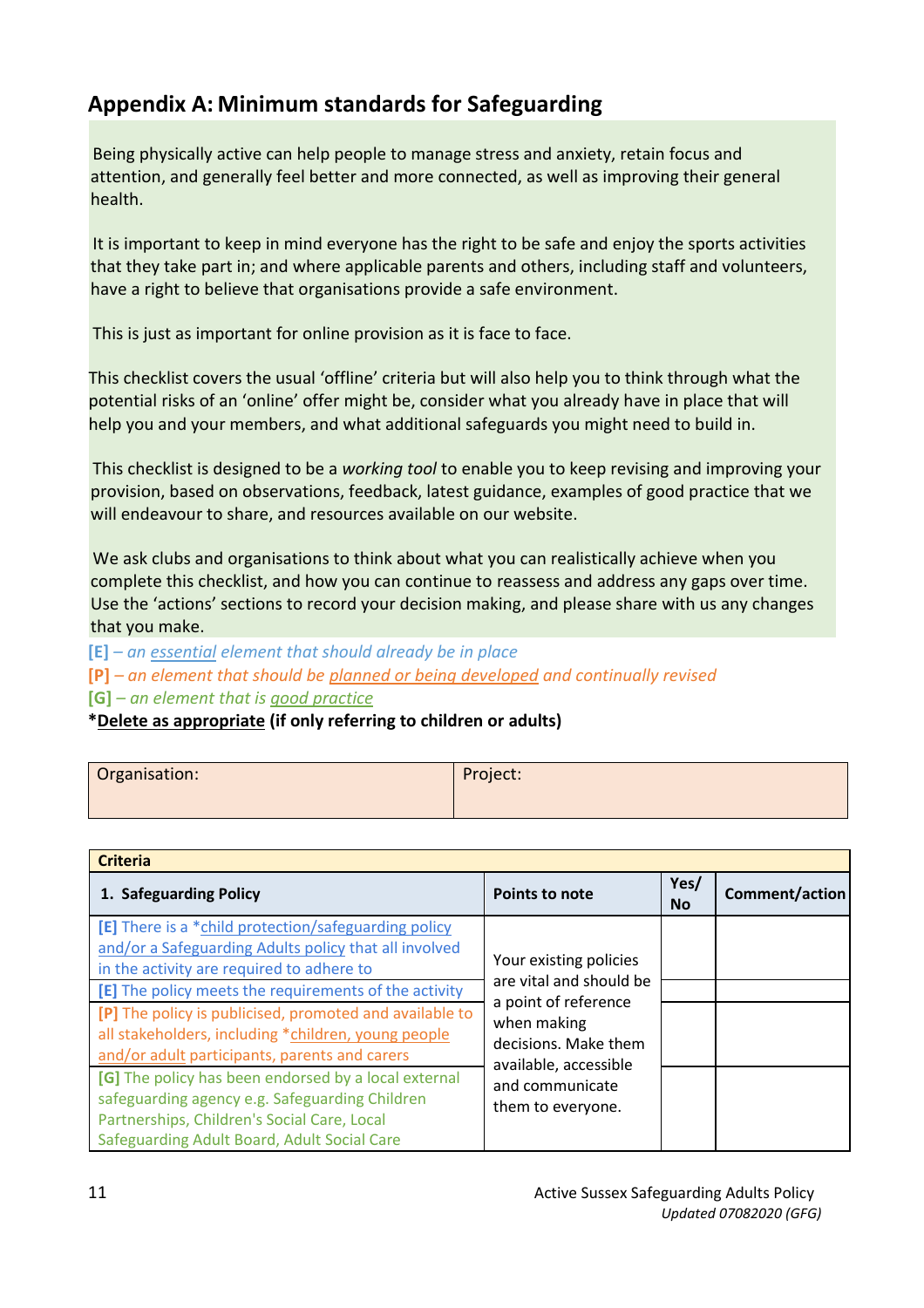| 2. Procedures                                                                                                                                                                                                                                                                                       | <b>Points to note</b>                                                                                                                                                            | Yes/<br><b>No</b> | Comment/action |
|-----------------------------------------------------------------------------------------------------------------------------------------------------------------------------------------------------------------------------------------------------------------------------------------------------|----------------------------------------------------------------------------------------------------------------------------------------------------------------------------------|-------------------|----------------|
| [E] There are clear procedures for recording,<br>reporting and sharing concerns, including clear<br>instructions on what to do in the event of concerns isolation, and may still turn to<br>about the welfare of a child or adult arising outside trusted adults for support.<br>the sport/activity | Some children may be exposed<br>to risk due to or despite<br>Know what to do if concerns<br>are raised.                                                                          |                   |                |
| [E] There are clear procedures for raising and<br>dealing with allegations against staff or poor<br>practice against those involved with delivery of the always. Everyone should know<br>activity                                                                                                   | <b>Expectations of behaviour</b><br>should remain as high as<br>what these are, how to raise<br>concerns, and the<br>consequences of non-<br>adherence.                          |                   |                |
| [E] In all instances, there are clear guidelines for<br>recording concerns about the welfare or<br>safeguarding needs of a *child or adult and the<br>organisation's response and reasons through the<br>organisation's management structure                                                        |                                                                                                                                                                                  |                   |                |
| [P] There are clear guidelines for when and how to<br>report concerns to external agencies (such as<br>Children's Social Services or Adult Social Care or<br>Police) and partner agencies                                                                                                           | See our reporting concerns<br>page to check you have listed<br>the right local contacts                                                                                          |                   |                |
| [P] There are complaints and disciplinary<br>procedures to manage concerns about the<br>behaviour of staff, coaches, volunteers, etc.                                                                                                                                                               |                                                                                                                                                                                  |                   |                |
| [P] Online safety policy, social media policy and<br>acceptable use statement                                                                                                                                                                                                                       | If you don't have them in place<br>already, this should be a<br>priority. Existing policies should<br>be revisited and reissued to<br>staff, volunteers, members and<br>parents. |                   |                |
| [G] There is information about how support can be<br>accessed following an incident, including<br>arrangements to support whistleblowers                                                                                                                                                            |                                                                                                                                                                                  |                   |                |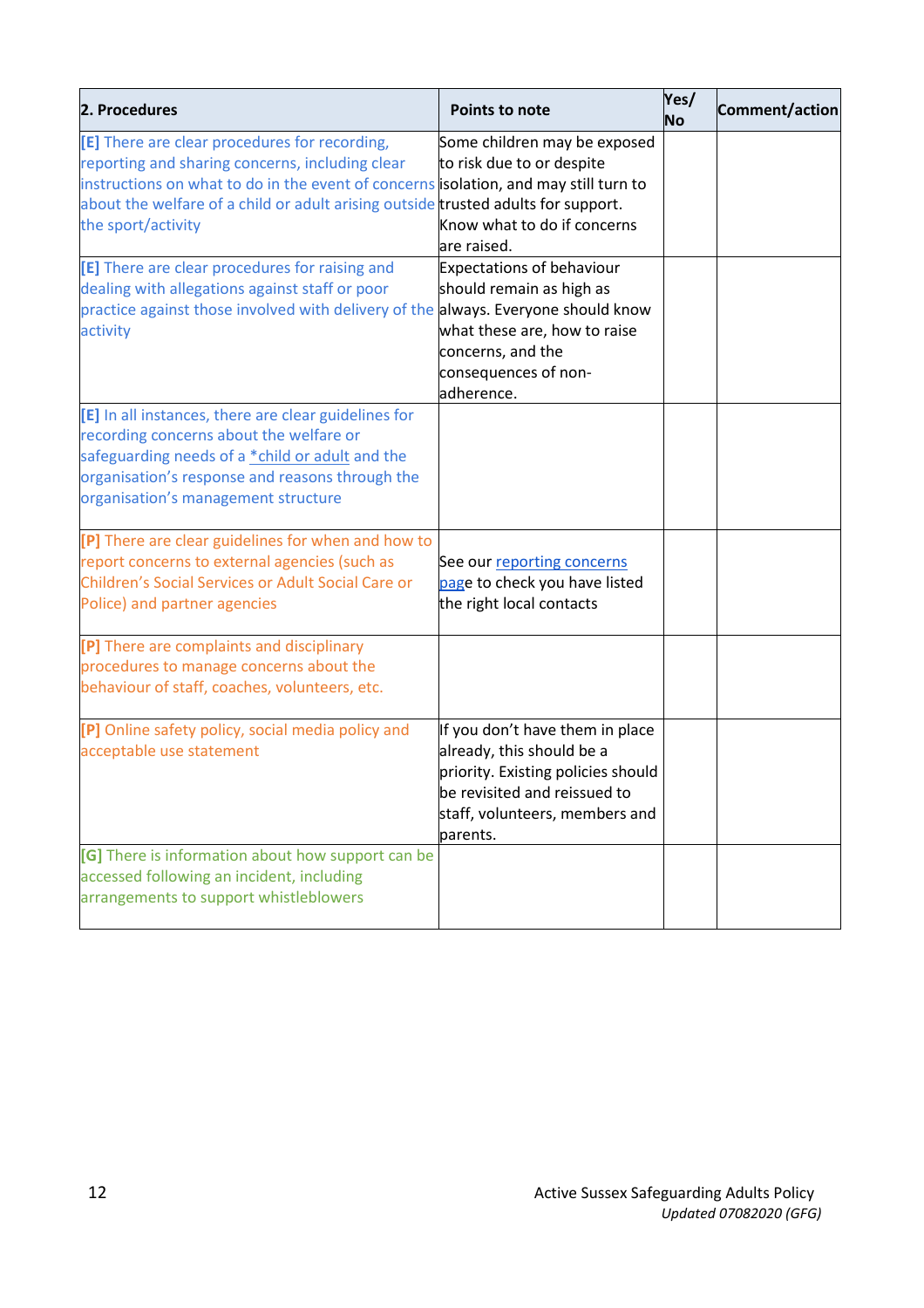| 3. Prevention                                                                                                                                                                                                                                                | Points to note                                                                                                                                                                                                                                                             | Yes/<br><b>No</b> | Comment/action |
|--------------------------------------------------------------------------------------------------------------------------------------------------------------------------------------------------------------------------------------------------------------|----------------------------------------------------------------------------------------------------------------------------------------------------------------------------------------------------------------------------------------------------------------------------|-------------------|----------------|
| [E] There is an identified Lead Officer or<br>identified staff within each partner<br>organisation, with designated responsibility<br>for safeguarding and protecting *children or<br>adults, and who will be informed if a concern<br>arises                | This should be communicated within<br>existing policies. Make alternative<br>arrangements should a key person<br>become unavailable.                                                                                                                                       |                   |                |
| [E] There are procedures for safe recruitment<br>of staff and volunteers including DBS checks<br>where appropriate                                                                                                                                           | Existing processes to ensure that<br>coaches have been recruited<br>appropriately will be reassuring to<br>parents. Difficulties with interviews,<br>observations and DBS checks mean<br>that safe recruitment of new<br>coaches is not easily achievable at<br>this time. |                   |                |
| [E] There are operating procedures in relation<br>to the organisation's duty of care to *children<br>or adults                                                                                                                                               |                                                                                                                                                                                                                                                                            |                   |                |
| [E] The activity provider has valid public<br>liability insurance                                                                                                                                                                                            | Check with your governing body<br>and/or insurance provider for<br>guidance on cover for any new<br>provision or activities.                                                                                                                                               |                   |                |
| [P] There are robust health & safety<br>arrangements in place, including First Aid                                                                                                                                                                           | Online sessions should be carefully<br>planned to minimise risk of injury.<br>Communicate to participants and<br>parents what their responsibilities<br>are. See more guidance here.                                                                                       |                   |                |
| [P] Risk assessments are undertaken that<br>are specific to the activity and audience (age<br>and ability), and consider the specific<br>environments in which people will be<br>participating (including facilities and<br>equipment), plus staffing ratios | Risk assessments should still be<br>undertaken, with the usual<br>considerations and any additional<br>risks being addressed. How can any<br>potential risks be minimised? How<br>will incidents be managed?<br>Guidance can be found here                                 |                   |                |
| [P] Self-employment status of coaches has<br>been verified, where applicable                                                                                                                                                                                 |                                                                                                                                                                                                                                                                            |                   |                |
| [P] There are codes of conduct and ethics for<br>staff, coaches, volunteers and participants                                                                                                                                                                 | Existing codes of conduct are still<br>relevant and should be reiterated to<br>all staff, volunteers, participants and<br>parents, or updated to reflect new<br>ways of working.                                                                                           |                   |                |
| [G] Young people are involved in developing<br>codes of conduct                                                                                                                                                                                              | This is a great opportunity to tap into<br>young people's knowledge of online<br>and social platforms, to help put a<br>code together to keep everyone safe<br>during online sessions.                                                                                     |                   |                |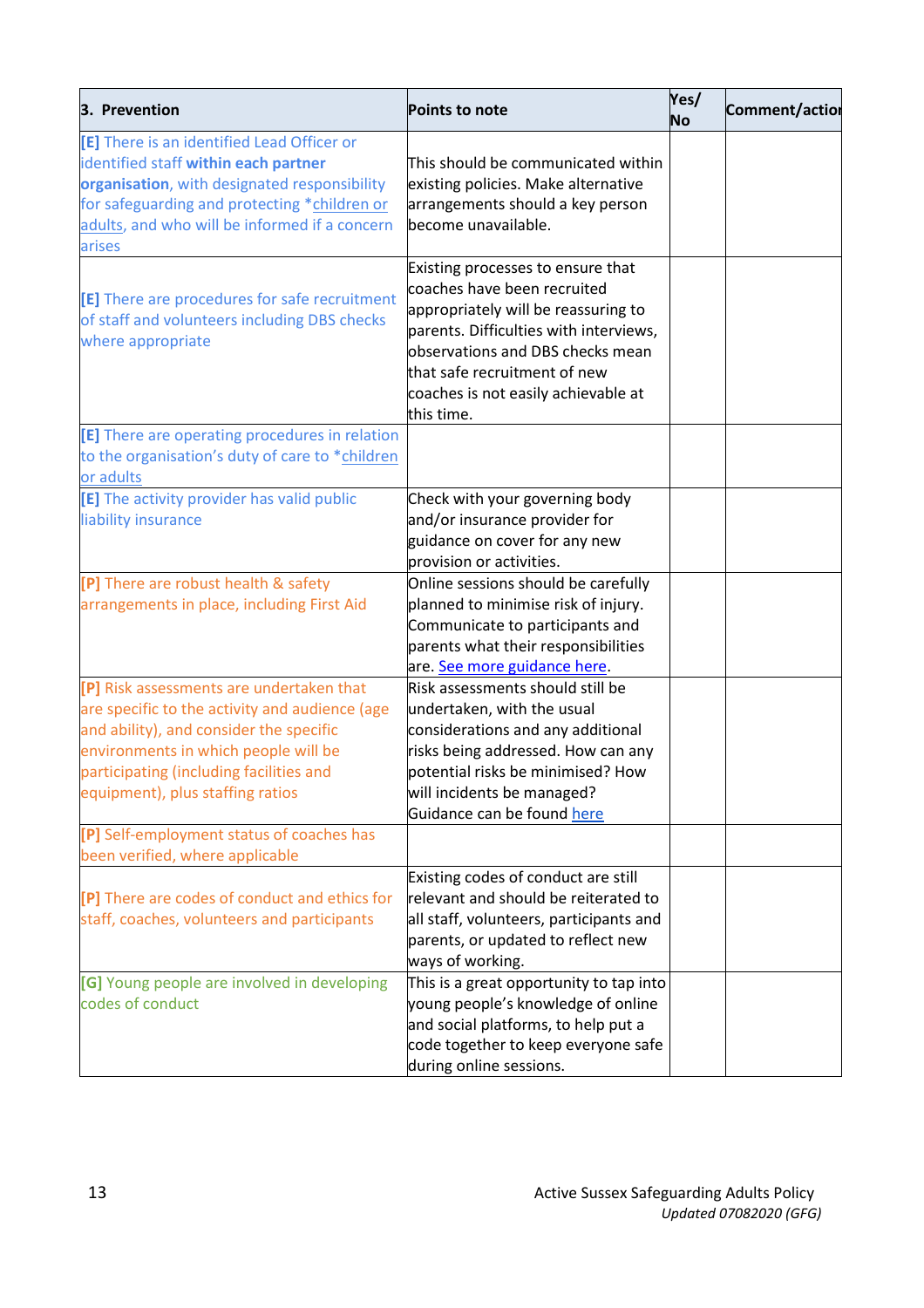| 4. Communication                                                                                    | <b>Points to note</b> | Yes/<br><b>No</b> | <b>Comment/action</b> |
|-----------------------------------------------------------------------------------------------------|-----------------------|-------------------|-----------------------|
| [G] All stakeholders, including participants, have<br>been informed about the policy and procedures |                       |                   |                       |

| 5. Education and Training                                                                                                                                                                                                         | <b>Points to note</b>                                                                                                                                                                                                                                       | Yes/<br>No | Comment/action |
|-----------------------------------------------------------------------------------------------------------------------------------------------------------------------------------------------------------------------------------|-------------------------------------------------------------------------------------------------------------------------------------------------------------------------------------------------------------------------------------------------------------|------------|----------------|
| [E] All staff, coaches and volunteers<br>appropriately skilled, qualified and insured to<br>undertake their role in providing the activity                                                                                        | Check with your governing body for<br>guidance on coaches delivering<br>face to face and online sessions.<br>See our <b>Active at Home Workforce</b><br>and Safeguarding pages for tips and<br>resources to help you deliver<br>successful online sessions. |            |                |
| [P] All staff and volunteers receive an adequate<br>induction which addresses facilities, health &<br>safety, supervision and accountability, including<br>basic information on how to record and report<br>safeguarding concerns | Ensure that the usual processes for<br>recording and reporting concerns ar<br>still feasible, and if not, what<br>changes can be made? Communicat<br>this to everyone.                                                                                      |            |                |
| [G] All staff and volunteers have access to<br>training about safeguarding                                                                                                                                                        | Use this period to ensure all staff<br>have refreshed their safeguarding<br>training. Whilst attending<br>workshops may not be possible,<br>online training is available.                                                                                   |            |                |

| <b>6. Equality and Diversity</b>                                                                         | <b>Points to note</b>                                                                                                                                               | Yes/<br><b>No</b> | Comment/action |
|----------------------------------------------------------------------------------------------------------|---------------------------------------------------------------------------------------------------------------------------------------------------------------------|-------------------|----------------|
| [P] All members should have access to the<br>sessions to avoid anyone feeling excluded from<br>the group | Consider how communication<br>between the coach, the<br>children and their parents is<br>managed. Is this in line with<br>your existing safeguarding<br>procedures? |                   |                |
| [P] Staff are supported to recognise and<br>respond to additional needs of some children                 | Online sessions should be<br>carefully planned to meet the<br>abilities of participants as closely<br>as possible. Consider how<br>individual needs can be met.     |                   |                |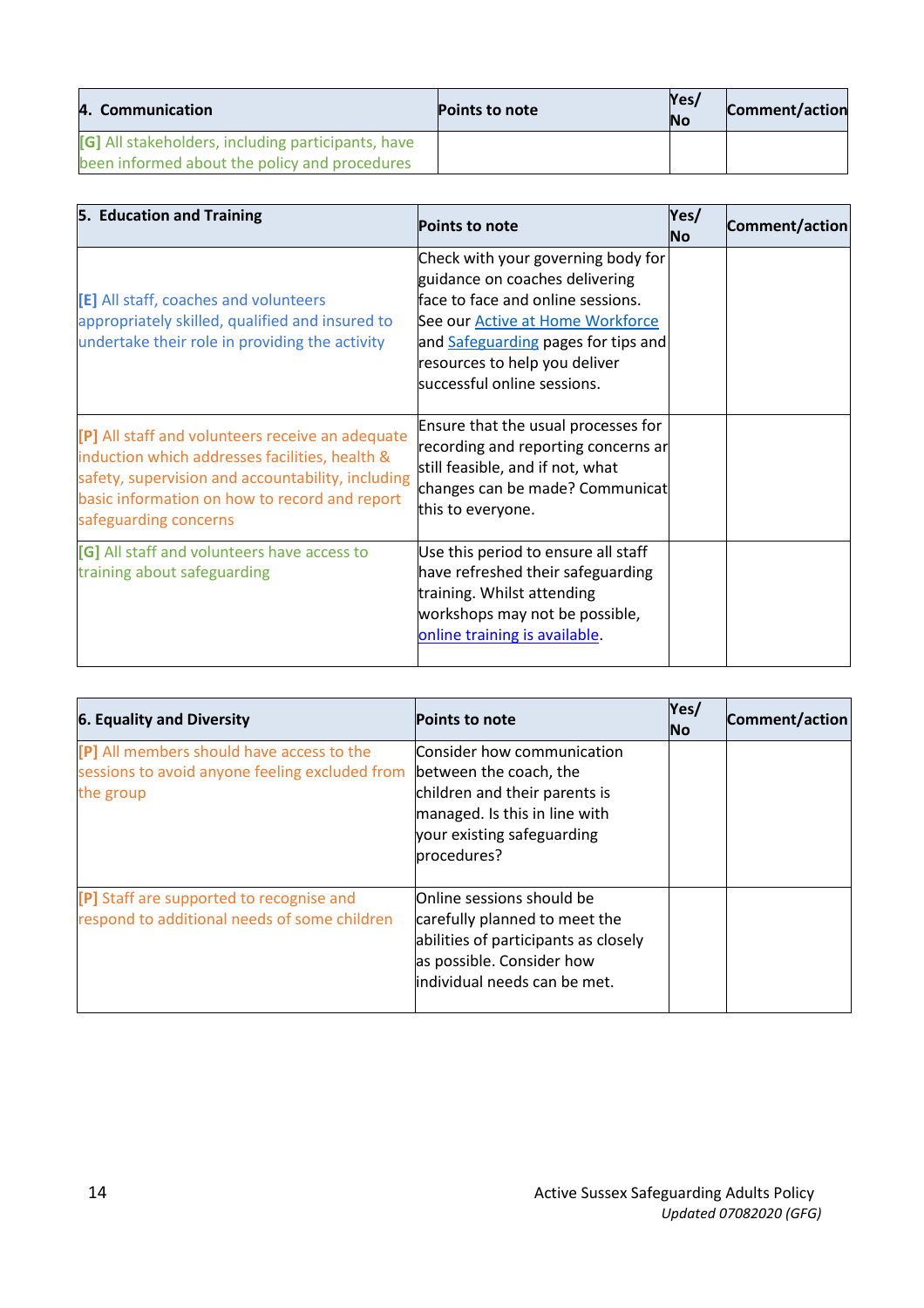| 7. Review and Monitoring                                                                                                                                                                                                   | <b>Points to note</b>                                                                                                                                                                                                                                                                                                                                  | Yes/<br><b>No</b> | Comment/action |
|----------------------------------------------------------------------------------------------------------------------------------------------------------------------------------------------------------------------------|--------------------------------------------------------------------------------------------------------------------------------------------------------------------------------------------------------------------------------------------------------------------------------------------------------------------------------------------------------|-------------------|----------------|
| [E] The policy is monitored and reviewed<br>(Policy date for review)                                                                                                                                                       |                                                                                                                                                                                                                                                                                                                                                        |                   |                |
| [P] There are processes for seeking, holding<br>and sharing information (following Data<br>protection regulations), including participant<br>registration, disability, medical and<br>photography consent where applicable | Parental involvement is critical to<br>ensure you have consent for<br>participation in any new offer,<br>particularly if it involves sharing<br>images or recordings of the child.<br>Consider the privacy, security and<br>confidentiality of any online<br>platform that is being used, and<br>ensure coaches are not putting<br>themselves at risk. |                   |                |
| [P] There are strategies for addressing any<br>difficulties or disagreements within the<br>partnership arrangement                                                                                                         |                                                                                                                                                                                                                                                                                                                                                        |                   |                |
| [P] There are clear procedures for parents,<br>children, staff and volunteers to voice their<br>concerns or lodge complaints if they feel<br>unsure or unhappy about anything                                              | This could be an existing<br>complaints policy but should be<br>publicised to participants and<br>parents.                                                                                                                                                                                                                                             |                   |                |
| [G] There are plans in place to capture and<br>use participant and parent feedback                                                                                                                                         | This is the best way to ensure<br>your new offer is meeting the<br>needs of your members and their<br>parents, and to improve on<br>anything that isn't working as<br>well.                                                                                                                                                                            |                   |                |

| <b>Organisational sign off</b>     | Date of next review: |       |
|------------------------------------|----------------------|-------|
| Contact responsible for checklist: | Signed:              | Date: |
| Safeguarding lead:                 | Signed:              | Date: |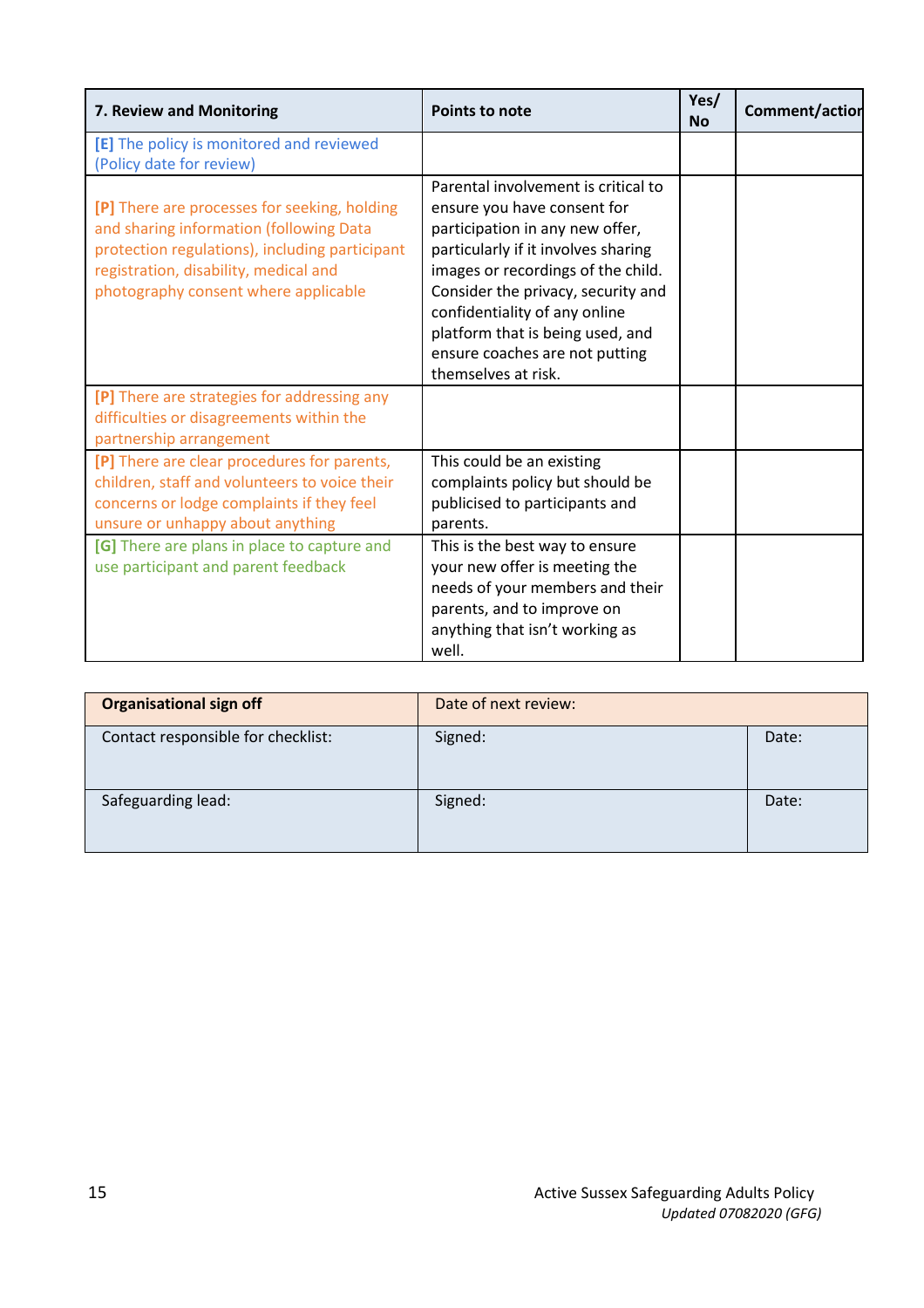## **Appendix B: Contact details**

#### **Contacts for Specialist Advice**

If you would like any independent or specialist advice, you can telephone the local Adult Services Team. You do not need to disclose personal information to get some guidance regarding an issue

*N.B. Information passed to Adult Services or the Police must be as helpful as possible, hence the necessity for making a detailed record at the time of the disclosure or concern (Appendix F).* 

#### **Sussex Police**

101 (Dial 999 only in an emergency)

#### **National Safeguarding Contacts**

- [Ann Craft Trust](http://www.anncrafttrust.org/) 0115 951 5400
- [NSPCC dedicated footballers hotline](https://www.nspcc.org.uk/what-you-can-do/report-abuse/dedicated-helplines/) **–** 0800 023 2642
- [National Bullying Helpline](http://www.nationalbullyinghelpline.co.uk/) 0845 22 55 787
- [Support Line](http://www.supportline.org.uk/index.php) 01708 765200 *(hours vary so ring for details)*
- [GOV.UK Workplace bullying and harassment](https://www.gov.uk/workplace-bullying-and-harassment)
- [NHS Abuse & Neglect of Vulnerable Adults](https://www.nhs.uk/conditions/social-care-and-support/vulnerable-people-abuse-safeguarding/)

#### **Active Sussex Safeguarding contacts**

- Gemma Finlay-Gray Lead Safeguarding Officer for Adults: [gfinlay-gray@activesussex.org](mailto:Gfinlay-gray@activesussex.org) / 07760 164001
- Nick Chellel Lead Safeguarding Officer for Children & Young People: [nchellel@activesussex.org](mailto:nchellel@activesussex.org) / 07766 894494

These officers will depuitiese in the others absence.

#### **[Safeguarding Adults](http://sussexsafeguardingadults.procedures.org.uk/) in Sussex**

Sussex Safeguarding Adults [Policy and Procedure Manual](http://sussexsafeguardingadults.procedures.org.uk/) – written by the LSABs for Brighton and Hove, East Sussex and West Sussex

**[Brighton & Hove Safeguarding Adults Board](http://brightonandhovelscb.org.uk/safeguarding-adults-board/)** 

If you are concerned about an adult in Brighton & Hove contact: Phone: 01273 295555 / Out of hours contact: 01273 295555 Minicom: 01273 296205 Email: [accesspoint@brighton-hove.gov.uk](mailto:accesspoint@brighton-hove.gov.uk)  Adult Social Care, 2nd Floor, Bartholomew House, Bartholomew Square, Brighton, BN1 1JP

#### **[East Sussex Safeguarding Adults Board](http://www.eastsussexsab.org.uk/)**

If you are concerned about an adult in East Sussex contact: Phone: 0345 60 80 191 / Out of hours contact: 01323 636399 Text: 07797 878 111 Email: **[Health and Social Care Connect](https://apps.eastsussex.gov.uk/contactus/emailus/email.aspx?n=health+and+social+care+connect&e=hscc&d=eastsussex.gov.uk)**

#### **[West Sussex Safeguarding Adults Board](http://www.westsussexsab.org.uk/)**

If you have concerns about an adult in West Sussex contact CarePoint: Phone: 01243 642121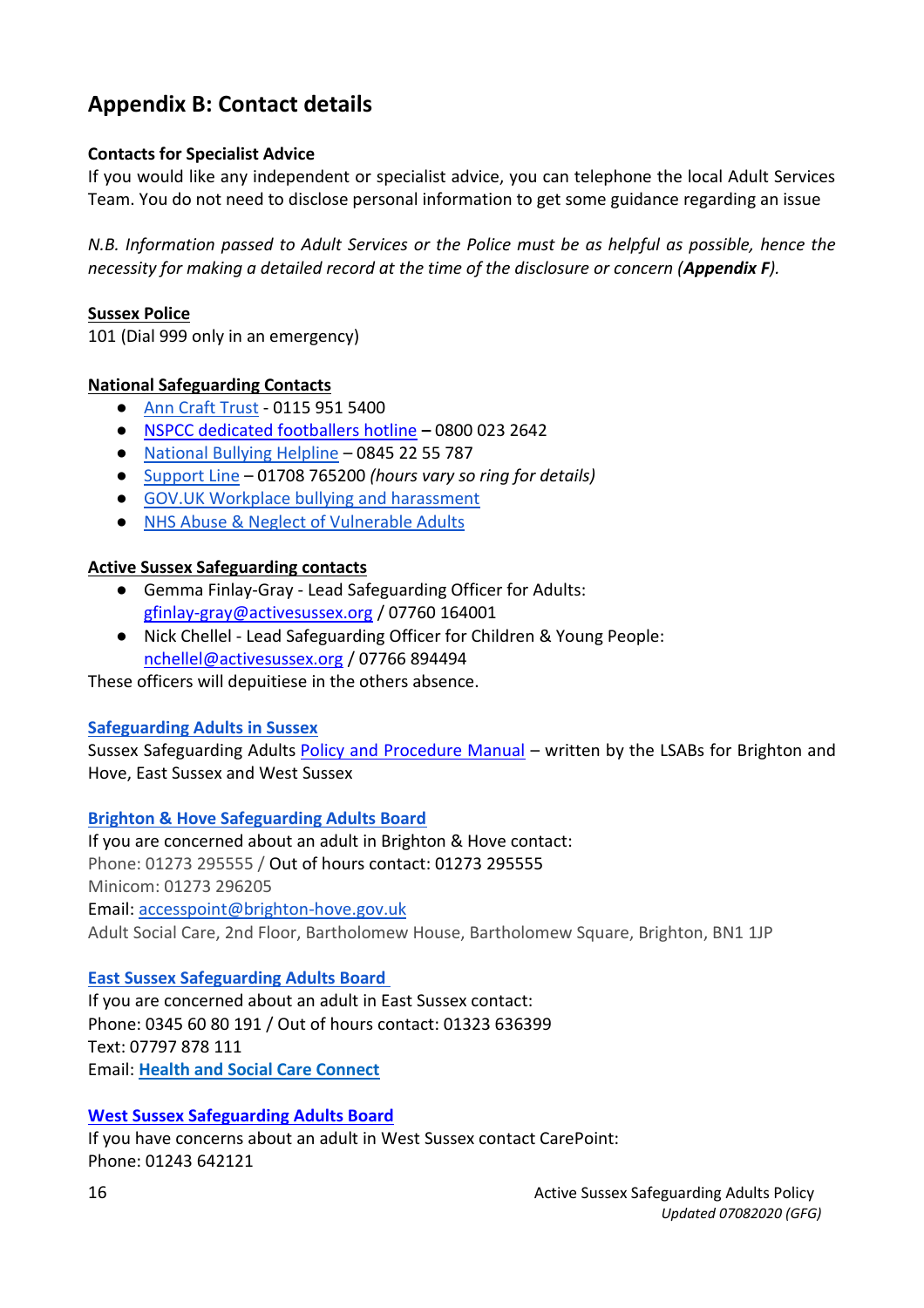# **Appendix C: Dealing with concerns/allegations about the welfare of an adult**

#### **Dealing with concerns and allegations about the welfare of an adult**

It is the responsibility of the Safeguarding Adults Team to determine whether or not abuse has taken place, but it is everyone's responsibility to follow up any concerns about an adult. The reporting of such concerns should never be delayed and allegations made by adults must never be dismissed.

The supporting flow diagram provides a clear illustration of the steps to be followed if you have a concern about poor practice or abuse. Where necessary, you should always ensure the immediate safety of the adult involved (and any other adults or children) before clarifying concerns.

#### **Child protection**

The Children Act 1989 provides the legislative framework for agencies to take decisions on behalf of children and to take action to protect them from abuse and neglect. Everyone must be aware that in situations where there is a concern that an adult at risk is or could be being abused or neglected and there are children in the same household, they too could be at risk. If there are concerns about abuse or neglect of children and young people under the age of 18, the [Active Sussex](https://3lv6rf2bk1pt2bptnj1wkwpp-wpengine.netdna-ssl.com/wp-content/uploads/2018/02/Active-Sussex-Safeguarding-Policy-and-appendicies-FINAL-updated-26.01.18-2.pdf)  [policy for safeguarding children and young people](https://3lv6rf2bk1pt2bptnj1wkwpp-wpengine.netdna-ssl.com/wp-content/uploads/2018/02/Active-Sussex-Safeguarding-Policy-and-appendicies-FINAL-updated-26.01.18-2.pdf) in sport should be followed.

#### **Types of Abuse and Neglect - Definitions from the Care Act 2014**

This is not intended to be an exhaustive list but an illustrative guide as to the sort of behaviour or issue within sport or activity which could give rise to a safeguarding concern.

**Self-neglect** – this covers a wide range of behaviour: neglecting to care for one's personal hygiene, health or surroundings and includes behaviour such as hoarding. *In (insert name of your sport) this could be a player whose appearance becomes unkempt, does not wear suitable sports kit and deterioration in hygiene.*

**Modern Slavery** – encompasses slavery, human trafficking, forced labour and domestic servitude. Traffickers and slave masters use whatever means they have at their disposal to coerce, deceive and force individuals into a life of abuse, servitude and inhumane treatment. *In (insert name of your sport) you may notice that a participant in a team has been missing from practice sessions and is not responding to reminders from team members or coaches.*

**Domestic Abuse** – including psychological, physical, sexual, financial and emotional abuse. It also includes so called 'honour' based violence. *Sport may notice a power imbalance between a participant and a family member. For example a participant with Downs syndrome may be looking quiet and withdrawn when their brother comes to collect them from sessions, in contrast to their personal assistant whom they greet with a smile.*

**Discriminatory** – discrimination is abuse which centers on a difference or perceived difference particularly with respect to race, gender or disability or any of the protected characteristics of the Equality Act. *This could be the harassing of a club member because they are or are perceived to be transgender*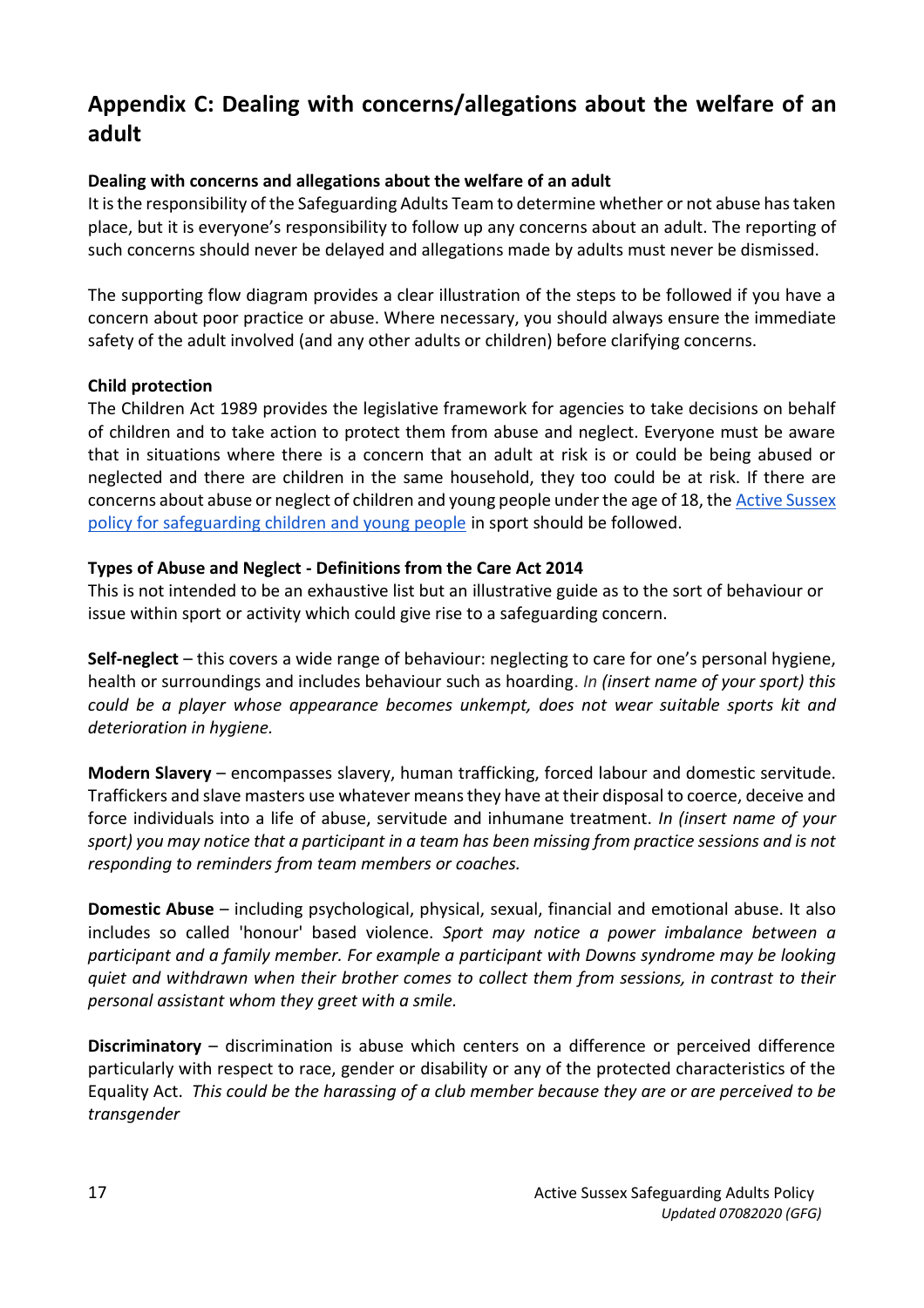**Organisational Abuse** – including neglect and poor care practice within an institution or specific care setting such as a hospital or care home, for example, or in relation to care provided in one's own home. This may range from one off incidents to ongoing ill-treatment. It can be through neglect or poor professional practice as a result of the structure, policies, processes and practices within an organisation. *In (insert name of your sport), this could be training without a necessary break.*

**Physical Abuse** – includes hitting, slapping, pushing, kicking, restraint or inappropriate sanctions, misuse of medication. *This could be a coach intentionally striking an athlete.*

**Sexual Abuse** – including rape, indecent exposure, sexual harassment, inappropriate looking or touching, sexual teasing or innuendo, sexual photography, subjection to pornography or witnessing sexual acts, indecent exposure and sexual assault or sexual acts to which the adult has not consented or was pressured into consenting. *This could be a fellow athlete who sends unwanted sexually explicit text messages to a learning disabled adult they are training alongside.*

**Financial or Material Abuse** – including theft, fraud, internet scamming, coercion in relation to an adult's financial affairs or arrangements, including in connection with wills, property, inheritance or financial transactions, or the misuse or misappropriation of property, possessions or benefits. *This could be someone taking equipment from an athlete with dementia.*

**Neglect** – including ignoring medical or physical care needs, failure to provide access to appropriate health social care or educational services, the withholding of the necessities of life, such as medication, adequate nutrition and heating. *This could be a coach not ensuring athletes have access to water.*

**Emotional or Psychological Abuse** – this includes threats of harm or abandonment, deprivation of contact, humiliation, blaming, controlling, intimidation, coercion, harassment, verbal abuse, isolation or withdrawal from services or supportive networks. *This could be an athlete threatening another athlete with physical harm and persistently blaming them for poor performance.*

#### **Not included in the Care Act 2014 but also relevant:**

**Cyber Bullying** - cyber bullying occurs when someone repeatedly makes fun of another person online or repeatedly picks on another person through emails or text messages, or uses online forums with the intention of harming, damaging, humiliating or isolating another person. It can be used to carry out many different types of bullying (such as racist bullying, homophobic bullying, or bullying related to special educational needs and disabilities) but instead of the perpetrator carrying out the bullying face-to-face, they use technology as a means to do it.

**'Honour'-based violence -** 'Honour'-based violence may be committed when family members feel that dishonour has been brought to their family. Women are predominantly (but not exclusively) the victims, and the violence is often committed with a degree of collusion from family members and / or the community. Many victims are so isolated and controlled that they are unable to contact the police or other organisations. Safeguarding concerns that may indicate 'honour'-based violence include domestic abuse, concerns about forced marriage or enforced

house arrest and missing person reports. If a concern is raised and there is a suspicion that the adult is the victim of 'honour'-based violence, a referral to the police should always be considered as they have the necessary expertise to manage the risk.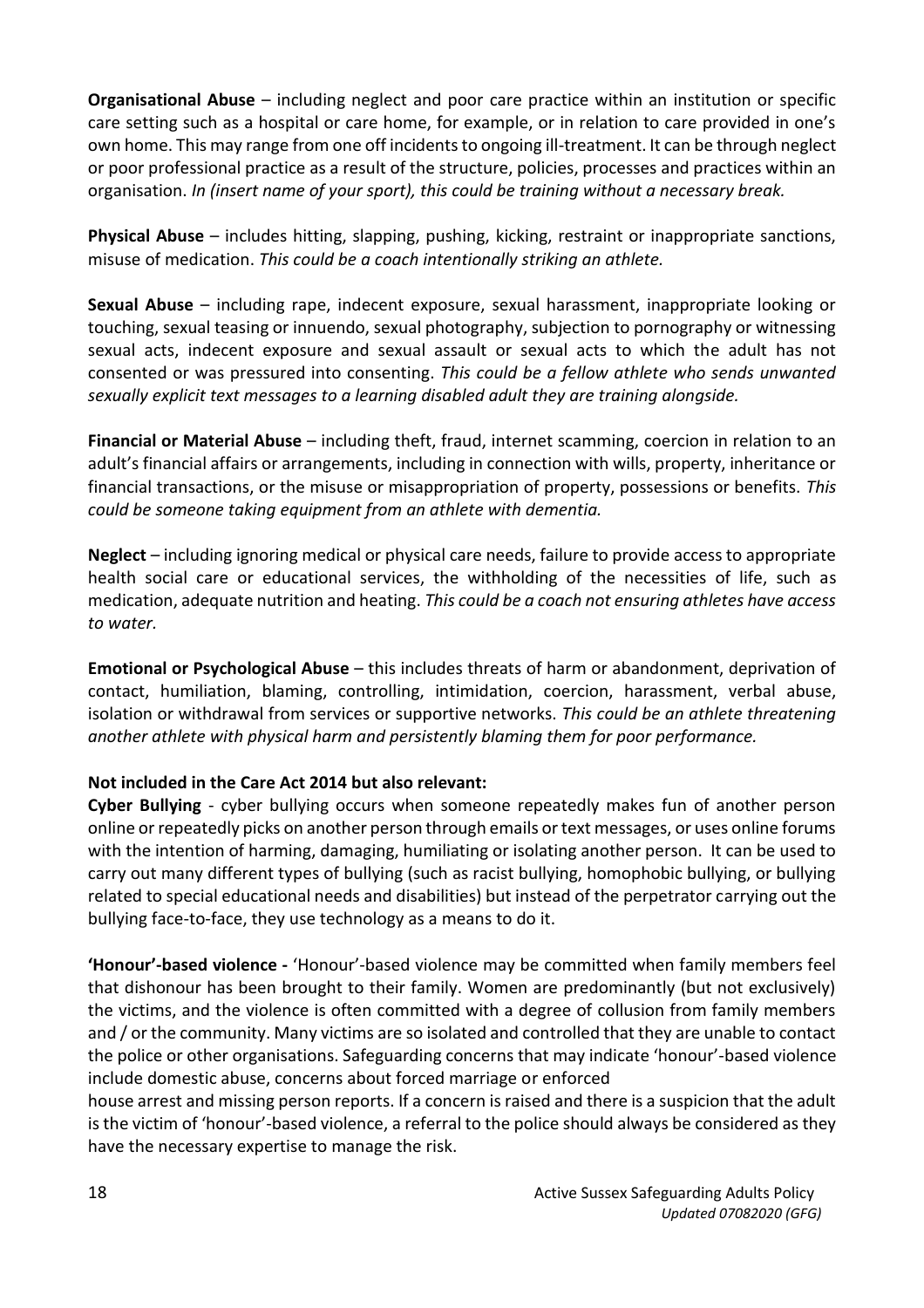**Forced Marriage** - forced marriage is a term used to describe a marriage in which one or both of the parties are married without their consent or against their will. A forced marriage differs from an arranged marriage, in which both parties consent to the assistance of a third party in identifying a spouse. The Anti-social Behaviour, Crime and Policing Act 2014 make it a criminal offence to force someone to marry.

**Mate Crime**- Mate crime occurs when a person is harmed or taken advantage of by someone they thought was their friend. Mate crime can become a very serious form of abuse. In some cases, victims of mate crime have been badly harmed or even killed. Surveys indicate that people with disabilities can often become the targets of this form of exploitation.

Different types of mate crime can include:

- Theft or financial abuse. The abuser might demand or ask to be lent money and then not pay it back. The perpetrator might misuse the property of the vulnerable adult.
- Physical assault or abuse. The abuser might hurt or injure the vulnerable adult.
- Harassment or emotional abuse. The abuser might manipulate, mislead or make the person feel worthless.
- Sexual assault or abuse. The abuser might harm or take advantage of the person sexually

**Radicalisation** - the aim of radicalisation is to attract people to their reasoning, inspire new recruits and embed their extreme views and persuade vulnerable individuals of the legitimacy of their cause. This may be direct through a relationship, or through social media.

**Prevent** - Prevent is a key part of the Government's Counter Terrorist Strategy. Its aim is to stop people becoming terrorists or supporting terrorism. Early intervention to divert people away from being drawn into terrorist activity is at the heart of Prevent. Safeguarding adults from radicalisation is no different from safeguarding them from other forms of harm.

**Signs and indicators of abuse and neglect -** Abuse can take place in any context and by all manner of perpetrator. Abuse may be inflicted by anyone in the club who an athlete comes into contact with. Or club members, workers, volunteers or coaches may suspect that an athlete is being abused or neglected outside of the club setting. There are many signs and indicators that may suggest someone is being abused or neglected, these include but are not limited to:

- Unexplained bruises or injuries or lack of medical attention when an injury is present.
- Person has belongings or money going missing.
- Person is not attending / no longer enjoying their sessions.
- Someone losing or gaining weight / an unkempt appearance.
- A change in the behaviour or confidence of a person
- They may self-harm.
- They may have a fear of a particular group or individual.
- They or another person may tell you / another person they are being abused i.e. a disclosure.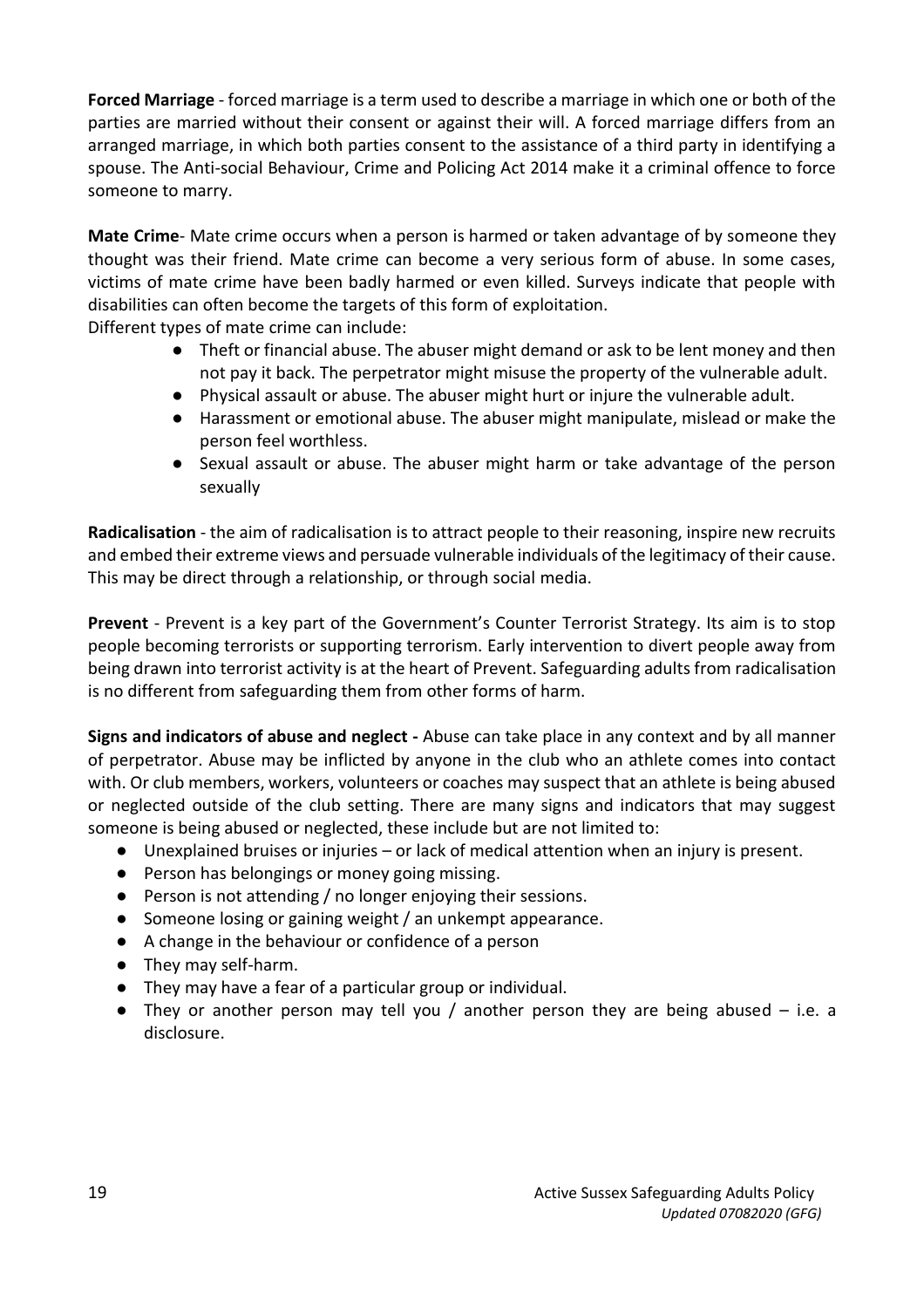### **Appendix D: Responding to a safeguarding concern**

#### **If an adult is in immediate danger contact Emergency services – dial 999 or 101**

- You may become aware that abuse or poor practice is taking place, suspect abuse or poor practice may be occurring or be told about something that may be abuse or poor practice and you must report this either to one of the designated Active Sussex Safeguarding Officers or to Safeguarding Adults team for the area (see *Appendix B*).
- It is important when considering your concern that you also consider the needs and wishes of the person at risk, taking into account the nature of the concern
- Make a note of what the person has said using his or her own words as soon as practicable. Complete an Incident Form to help you record all the relevant and necessary details.
- As long as it does not increase the risk to the individual, you should explain to them that it is your duty to share your concern with a Lead Safeguarding or Welfare Officer.
- Describe the circumstances in which the disclosure/ concern came about.
- Take care to distinguish between fact, observation, allegation and opinion. It is important that the information you have is accurate.
- Be mindful of the need to be confidential at all times, this information must only be shared with a Lead Safeguarding or Welfare Officer and others on a need to know basis.

Staff and volunteers working for Active Sussex are not experts on safeguarding adults, and it is not their responsibility to determine whether or not abuse has taken place. If there is any doubt about whether or not the alleged behaviour constitutes abuse, the concern must be shared with professional agencies that will be responsible for subsequent action.

#### **Records and confidentiality**

*Confidentiality should be maintained at all times. (See Appendix G for Consent and Information Sharing details)*

Information should be handled and disseminated on a need to know basis only. This includes the following people:

- The designated person in charge;
- The person making the allegation;
- Social services and police;
- Designated officers within the governing body of sport e.g. Legal Adviser, Lead Safeguarding Officer;
- The alleged abuser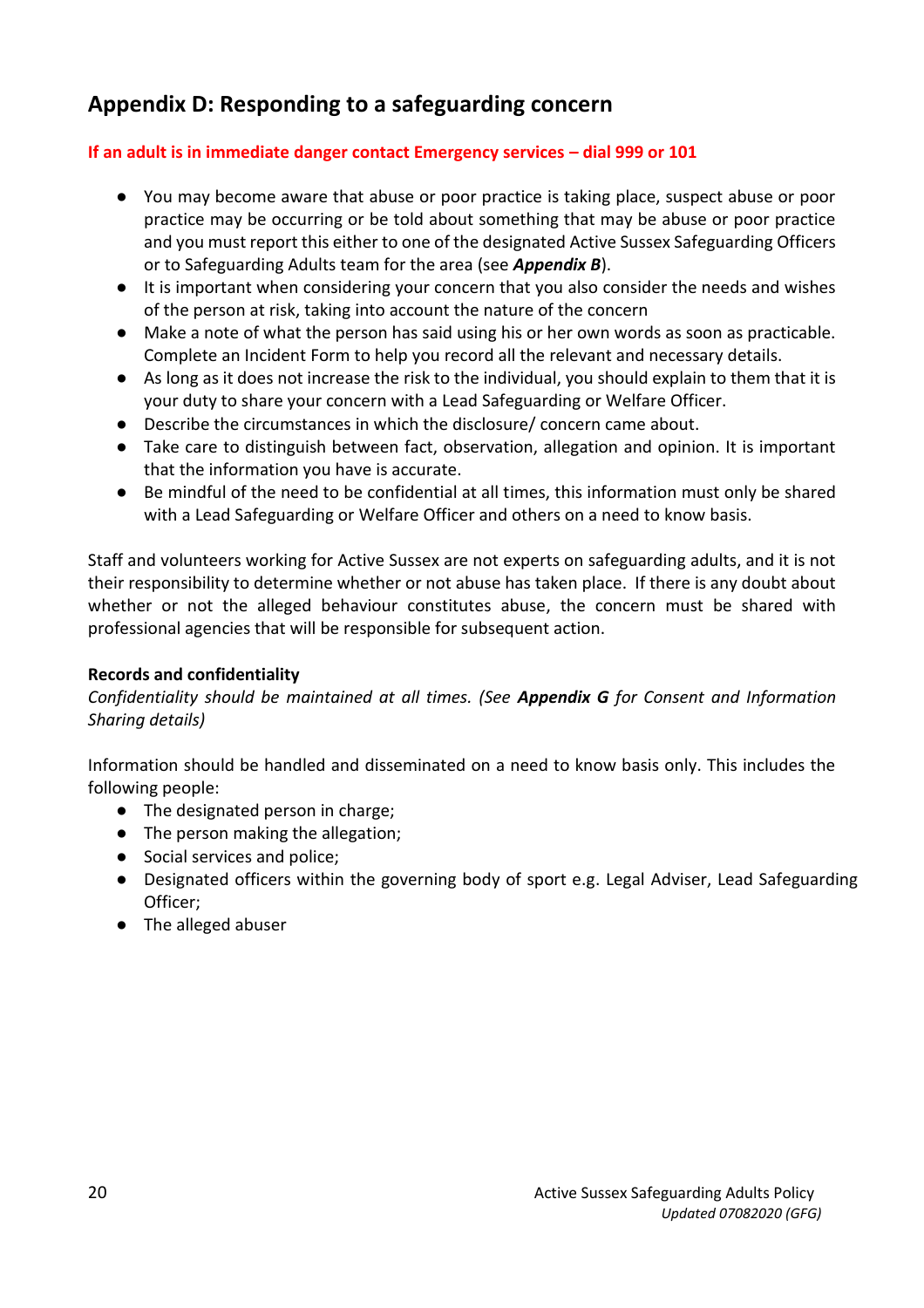

### **Appendix E: Reporting process flowchart**

#### **Remember to involve the adult at risk throughout the process wherever possible and gain consent for any referrals to social care if the person has capacity**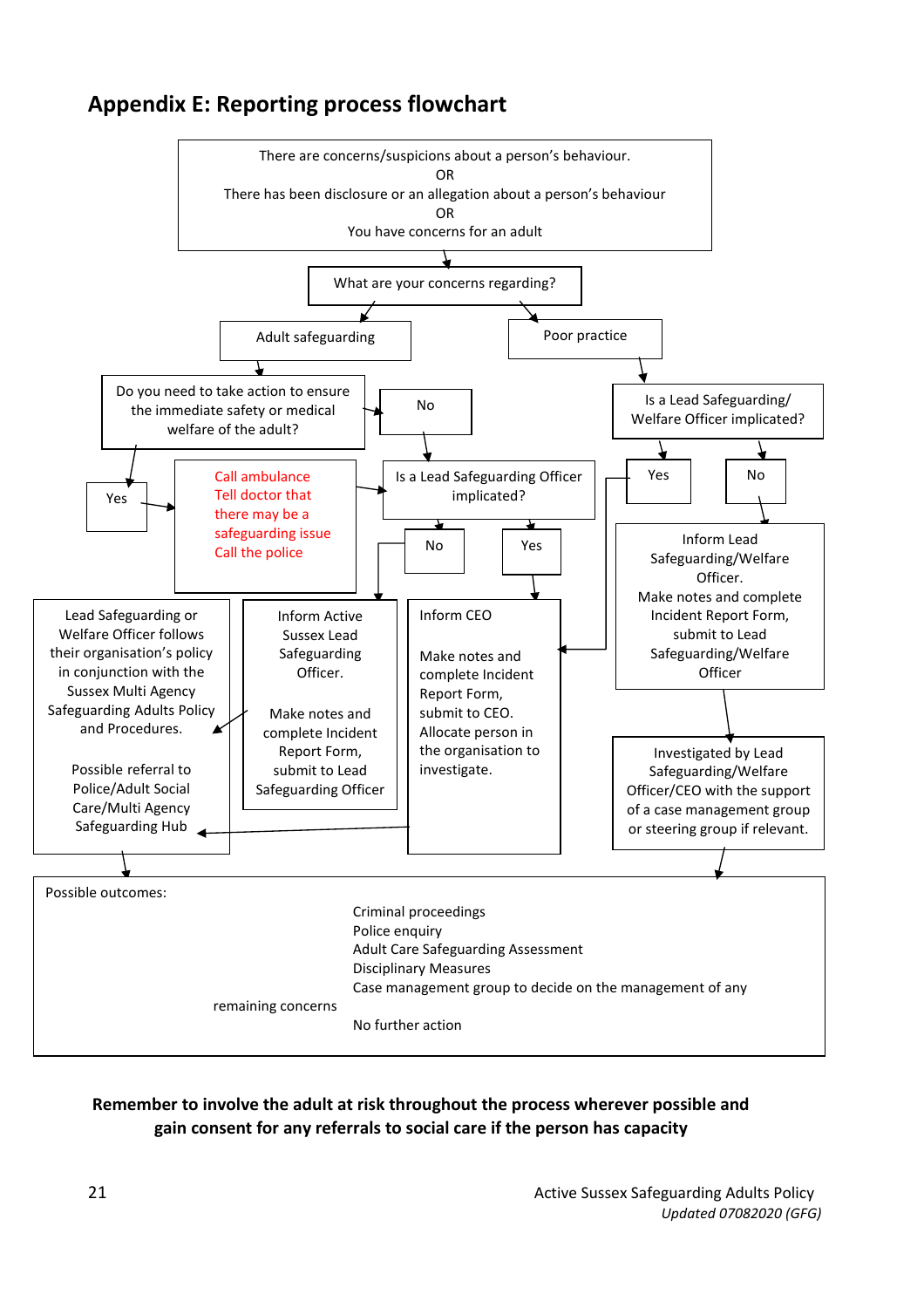## **Appendix F: Incident Report Form**

Information passed to the Adults Services department or the Police must be as helpful as possible and it may be used in any subsequent legal action, hence the necessity for making a detailed record.

The report should contain as much of the following information as possible:

- The adult's name, address and date of birth, ethnicity and disability (if appropriate);
- The nature of the allegation or concern;
- The adult's account, if it can be given, of what has happened and how any bruising or other injuries occurred;
- A description of any visible bruising or other injuries;
- Any observations that have been made by you or to you;
- Any times, locations, dates or other relevant information;
- A clear distinction between what is fact, opinion or hearsay;
- Your knowledge of and relationship to the adult;
- Information and details of the abuser, where possible;
- Referrals to Adult's Services should be confirmed in writing within 24 hours;
- Keep a record of the name and designations of the Adult's Services member of staff or Police Officer to whom concerns were passed and record the time and date of call, in case any follow-up is needed

To record an incident, please use the following form.

The form will be passed on to those who need to know if consent is given.

Any forms passed to Active Sussex will be held securely in a confidential file, and deleted in line with GDPR guidelines in terms of holding data.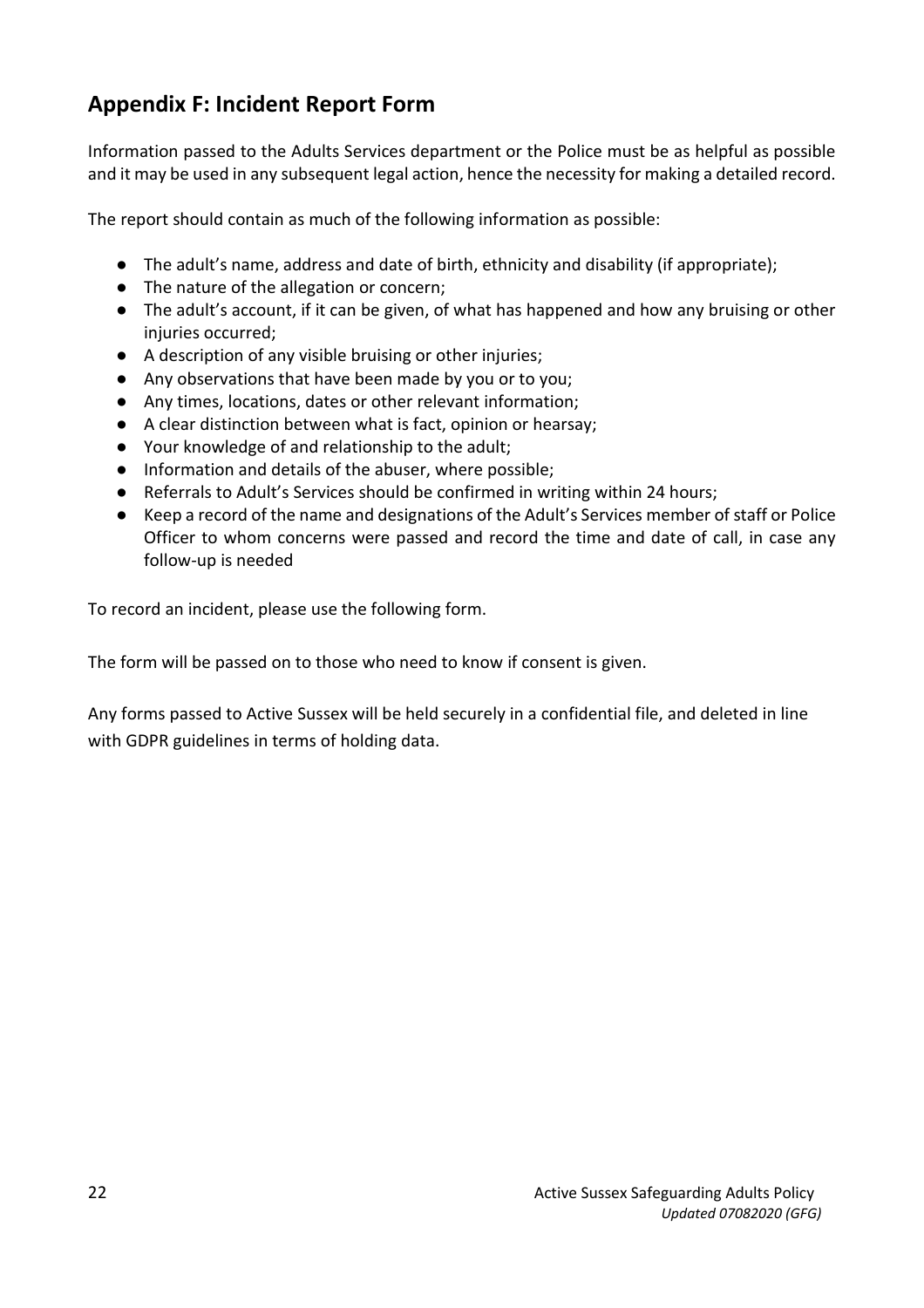| <b>INCIDENT REPORT FORM</b>                                                                           |                                                                                                               |  |  |  |
|-------------------------------------------------------------------------------------------------------|---------------------------------------------------------------------------------------------------------------|--|--|--|
| Have you:                                                                                             |                                                                                                               |  |  |  |
| <b>Reassured the adult</b><br>$\bullet$<br>Benn honest and made promises you cannot keep<br>$\bullet$ |                                                                                                               |  |  |  |
| Explained why you may have to tell other people in order to stop what's happening<br>$\bullet$        |                                                                                                               |  |  |  |
| Gained the consent of the adult where he/she has the capacity to make a decision<br>$\bullet$         |                                                                                                               |  |  |  |
| Date:                                                                                                 | Location of Accident/Incident:                                                                                |  |  |  |
| Time of incident:                                                                                     |                                                                                                               |  |  |  |
| Name of individual involved in incident:                                                              | Name of all individuals(s) who dealt with                                                                     |  |  |  |
|                                                                                                       | the Incident:                                                                                                 |  |  |  |
| Male<br>Female                                                                                        |                                                                                                               |  |  |  |
|                                                                                                       |                                                                                                               |  |  |  |
|                                                                                                       |                                                                                                               |  |  |  |
|                                                                                                       |                                                                                                               |  |  |  |
| Individuals Address and Contact Telephone Number:                                                     |                                                                                                               |  |  |  |
|                                                                                                       |                                                                                                               |  |  |  |
| Parents/carers names:                                                                                 |                                                                                                               |  |  |  |
| Parents/carers address (if different from individuals address):                                       |                                                                                                               |  |  |  |
|                                                                                                       |                                                                                                               |  |  |  |
| Circumstances or nature of suspected/alleged incident(s):                                             |                                                                                                               |  |  |  |
|                                                                                                       |                                                                                                               |  |  |  |
| Individuals disclosure in their own words where possible:                                             |                                                                                                               |  |  |  |
| (Do not lead the adult - record actual details. Continue on a separate sheet, if necessary.)          |                                                                                                               |  |  |  |
|                                                                                                       |                                                                                                               |  |  |  |
|                                                                                                       |                                                                                                               |  |  |  |
| I am happy for the information on this form to be shared as necessary.                                |                                                                                                               |  |  |  |
|                                                                                                       | Print Name: Manual Manual Manual Manual Manual Manual Manual Manual Manual Manual Manual Manual Manual Manual |  |  |  |
| (Individual involved in the incident)                                                                 |                                                                                                               |  |  |  |
|                                                                                                       |                                                                                                               |  |  |  |
| Your/witness observations:<br>(Continue on a separate sheet, if necessary.)                           |                                                                                                               |  |  |  |
|                                                                                                       |                                                                                                               |  |  |  |
|                                                                                                       |                                                                                                               |  |  |  |
|                                                                                                       |                                                                                                               |  |  |  |
| Details of suspected/alleged abuser                                                                   |                                                                                                               |  |  |  |
| Name:                                                                                                 |                                                                                                               |  |  |  |
| Address (if known):                                                                                   |                                                                                                               |  |  |  |
|                                                                                                       |                                                                                                               |  |  |  |
| Contact number (if known):                                                                            |                                                                                                               |  |  |  |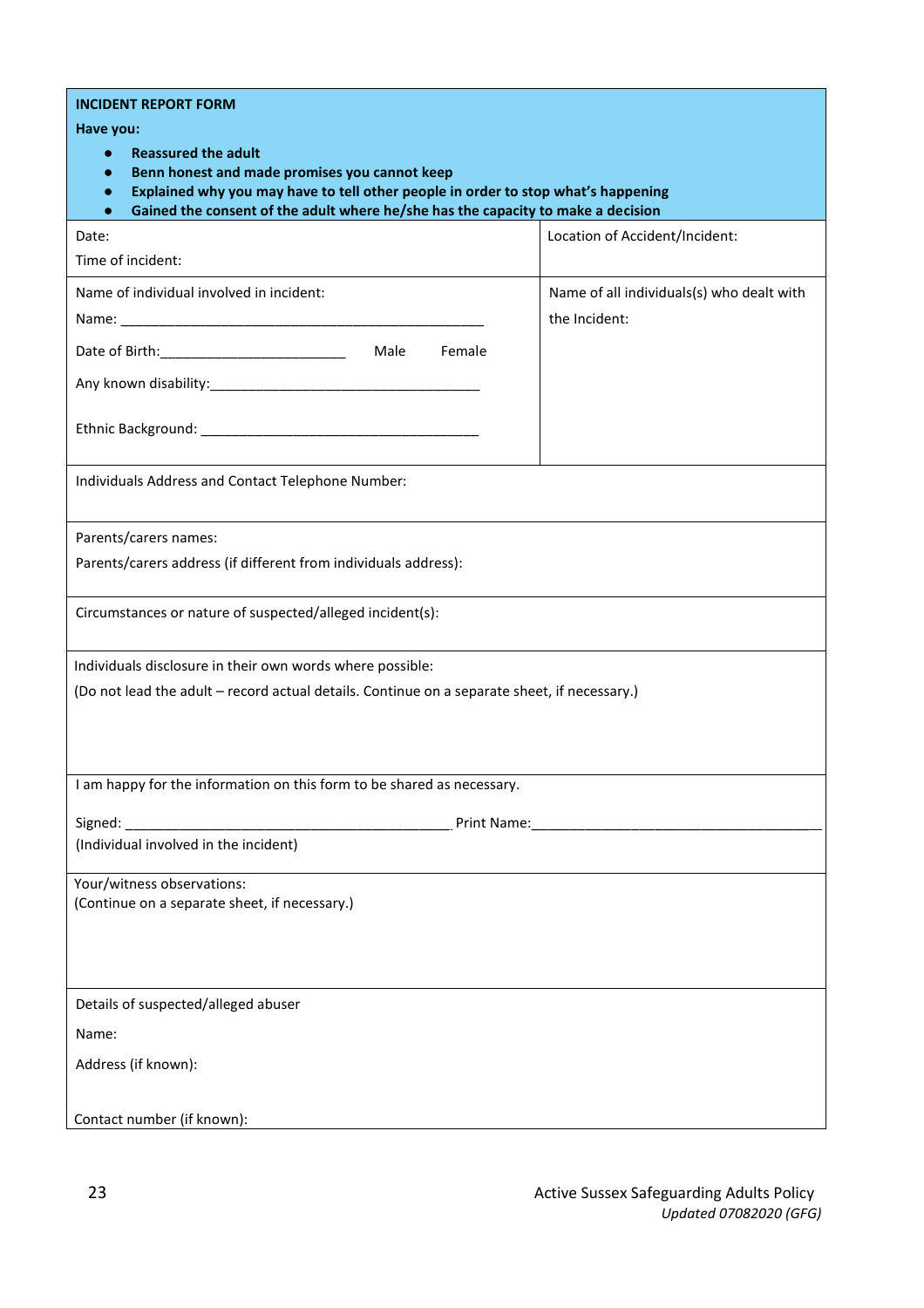| If you are passing on someone else's concerns, record;                                 |                                                                                                                                                                                            |  |  |  |
|----------------------------------------------------------------------------------------|--------------------------------------------------------------------------------------------------------------------------------------------------------------------------------------------|--|--|--|
|                                                                                        |                                                                                                                                                                                            |  |  |  |
|                                                                                        |                                                                                                                                                                                            |  |  |  |
|                                                                                        |                                                                                                                                                                                            |  |  |  |
|                                                                                        | Action take so far (Has the incident been resolved? Was any First Aid Treatment given if necessary?)                                                                                       |  |  |  |
|                                                                                        | Please detail names and contact numbers of those who have been contacted and any advice recieved:                                                                                          |  |  |  |
| Police Y / N                                                                           |                                                                                                                                                                                            |  |  |  |
| Adult services Y / N                                                                   |                                                                                                                                                                                            |  |  |  |
| Sport's Governing body Y / N                                                           |                                                                                                                                                                                            |  |  |  |
| Other agencies Y / N                                                                   |                                                                                                                                                                                            |  |  |  |
|                                                                                        | Has the adult been informed that contact is going to be made with Social Services or Police? Yes / No                                                                                      |  |  |  |
|                                                                                        | If it is believed that the adult does not have the capacity to consent, have the parents/carers been informed<br>that contact is going to be made with Social Services or Police? Yes / No |  |  |  |
| If in doubt seek advice of Adult Services/Police                                       |                                                                                                                                                                                            |  |  |  |
| Reporting person's details.<br>Active Sussex Safeguarding Lead and statutory services. | I acknowledge that the details described above are accurate and will remain strictly confidential between myself,                                                                          |  |  |  |
|                                                                                        |                                                                                                                                                                                            |  |  |  |
|                                                                                        |                                                                                                                                                                                            |  |  |  |
|                                                                                        |                                                                                                                                                                                            |  |  |  |
| For Designated Safeguarding Officer Use<br><b>Actions Taken:</b>                       |                                                                                                                                                                                            |  |  |  |
| Signature:                                                                             | Date:                                                                                                                                                                                      |  |  |  |
|                                                                                        |                                                                                                                                                                                            |  |  |  |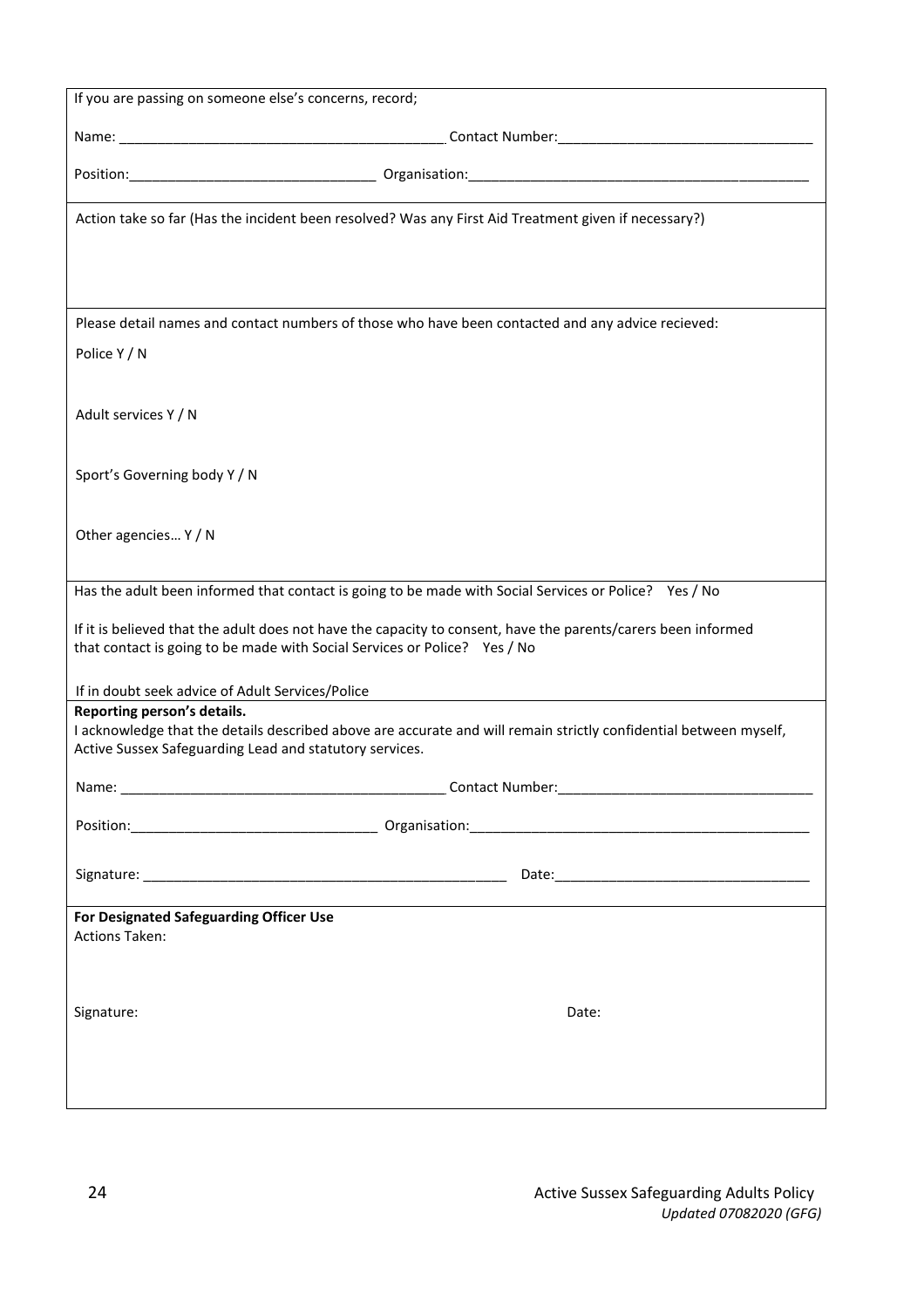## **Appendix G: Consent and Information sharing**

Individuals may not give their consent to the sharing of safeguarding information with the safeguarding adult's team for a number of reasons. Reassurance, appropriate support and revisiting the issues at another time may help to change their view on whether it is best to share information.

If they still do not consent, then their wishes should usually be respected. However, there are circumstances where information can be shared without consent such as when the adult does not have the capacity to consent, it is in the public interest because it may affect other people or a serious crime has been committed. This should always be discussed with your safeguarding lead and the local authority safeguarding adult's team.

If someone does not want you to share information outside of the organisation or you do not have consent to share the information, ask yourself the following questions:

- Is the adult placing themselves at further risk of harm?
- Is someone else likely to get hurt?
- Has a criminal offence occurred? This includes: theft or burglary of items, physical abuse, sexual abuse, forced to give extra money for lessons (financial abuse) or harassment
- Is there suspicion that a crime has occurred?

If the answer to any of the questions above is 'yes' - then you can share without consent and need to share the information.

When sharing information there are seven Golden Rules that should always be followed.

- 1. Seek advice if in any doubt
- 2. Be transparent The Data Protection Act (DPA) is not a barrier to sharing information but to ensure that personal information is shared appropriately; except in circumstances where by doing so places the person at significant risk of harm
- 3. Consider the public interest Base all decisions to share information on the safety and well-being of that person or others that may be affected by their actions
- 4. Share with consent where appropriate Where possible, respond to the wishes of those who do not consent to share confidential information. You may still share information without consent, if this is in the public interest
- 5. Keep a record Record your decision and reasons to share or not share information
- 6. Accurate, necessary, proportionate, relevant and secure Ensure all information shared is accurate, up-to-date; necessary and share with only those who need to have it
- 7. Remember the purpose of the Data Protection Act (DPA) is to ensure personal information is shared appropriately, except in circumstances where by doing so may place the person or others at significant harm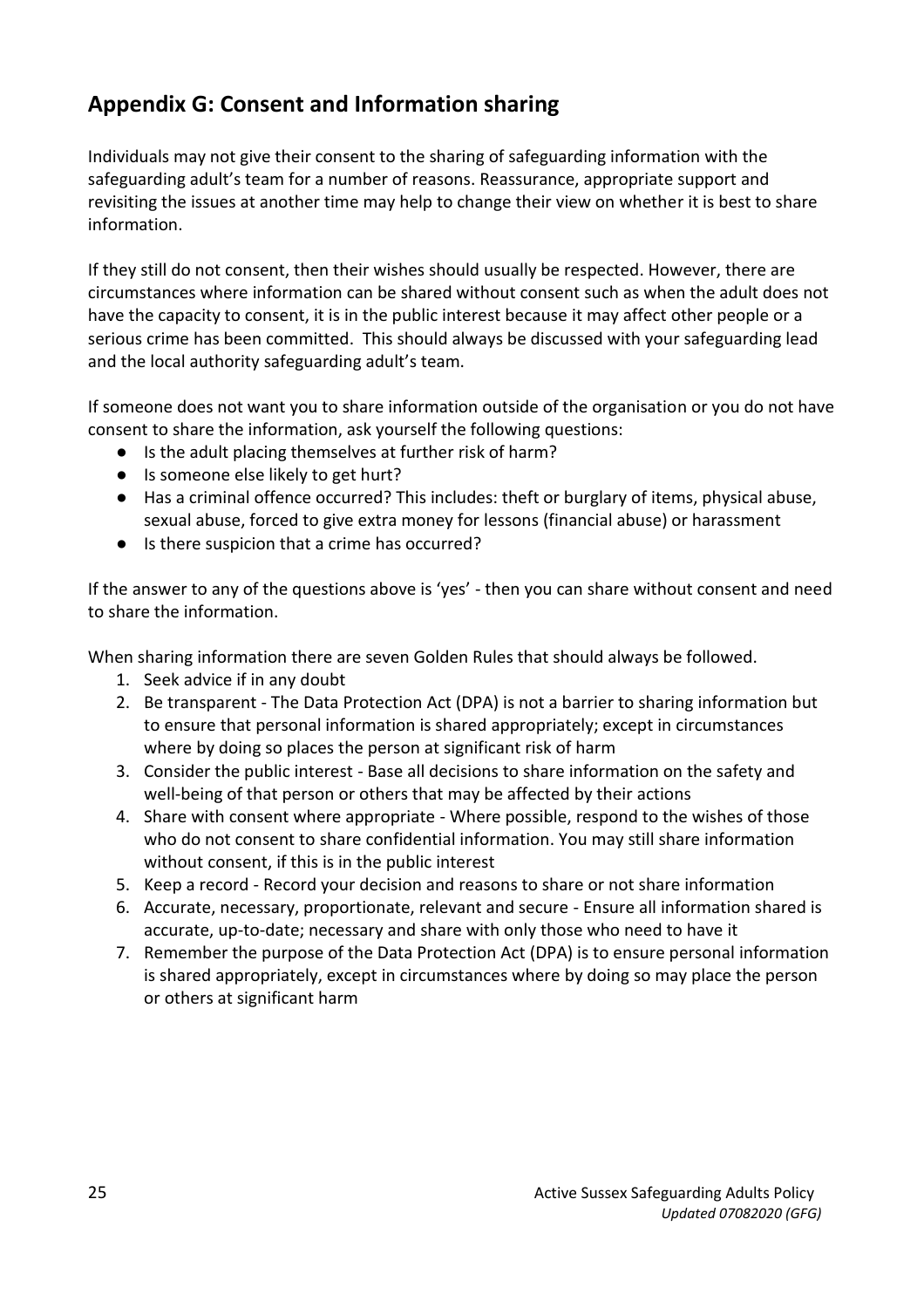#### **Flowchart of key questions for information sharing**



*Information Sharing: Guidance for practitioners and managers (Published by the Department for Children, Schools and Families, and Communities and Local Government 2008)*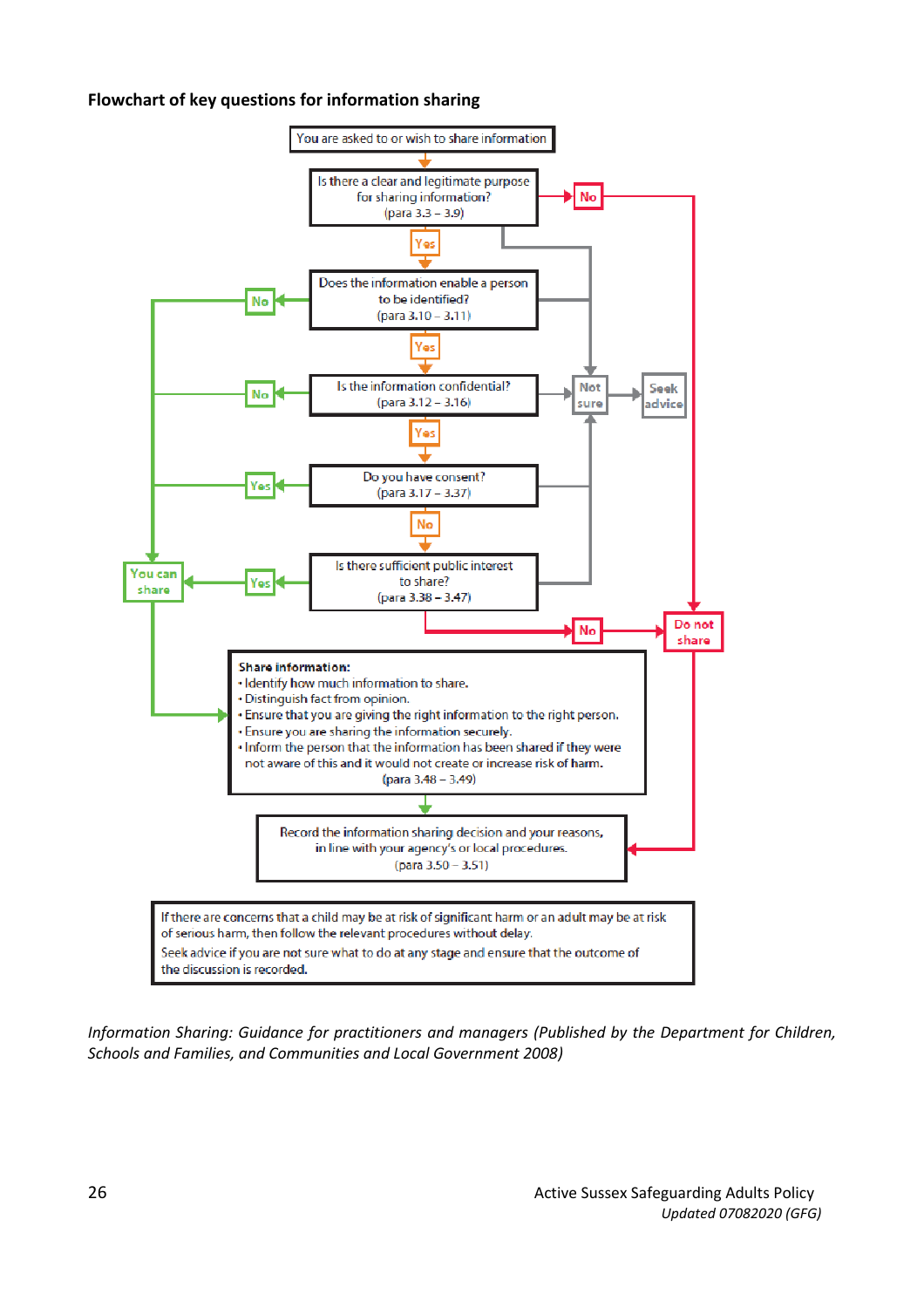### **Appendix H: Capacity for decision making and consent**

The Mental Capacity Act (MCA) is designed to protect and empower individuals who may lack the mental capacity to make their own decisions. It is a law that applies to individuals aged 16 and over. Someone can lack capacity to make some decisions (for example, to decide on complex financial issues) but still have the capacity to make other decisions (for example, to decide what items to buy at the local shop).

You should always assume an individual has the capacity to make a decision themselves, unless it is proved otherwise through a capacity assessment. Individuals must be given help to make a decision themselves. This might include, for example, providing the person with information in a format that is easier for them to understand. Just because someone makes what those caring for them consider to be an "unwise" decision, they should not be treated as lacking the capacity to make that decision. Where someone is judged not to have the capacity to make a specific decision (following a capacity assessment), that decision can be taken for them, but it must be in their best interest and it should be the least restrictive of their basic rights and freedoms possible.

#### **Consent**

Workers and volunteers within sports and physical activity organisations should always share safeguarding adults concerns, usually with their safeguarding lead or welfare officer in the first instance, except in emergency situations. As long as it does not increase the risk to the individual, the worker or volunteer should explain to the adult that it is their duty to share their concern with their safeguarding lead or welfare officer.

The safeguarding lead or welfare officer will then consider the situation and plan the actions that need to be taken, in conjunction with the adult at risk and in line with the organisation's policy and procedures and local safeguarding adult's board policy and procedures.

A conversation can be had with the safeguarding adult's team without disclosing the identity of the person in the first instance. If it is thought that a referral needs to be made to the safeguarding adult's team, consent should be sought from the adult.

Individuals may not give their consent to the sharing of safeguarding information with the safeguarding adult's team for a number of reasons. Reassurance, appropriate support and revisiting the issues at another time may help to change their view on whether it is best to share information.

If they still do not consent then their wishes should usually be respected. However there are circumstances where information can be shared without consent such as when the adult does not have the capacity to consent, it is in the public interest because it may affect other people or a serious crime has been committed. This should always be discussed with the safeguarding adult's team.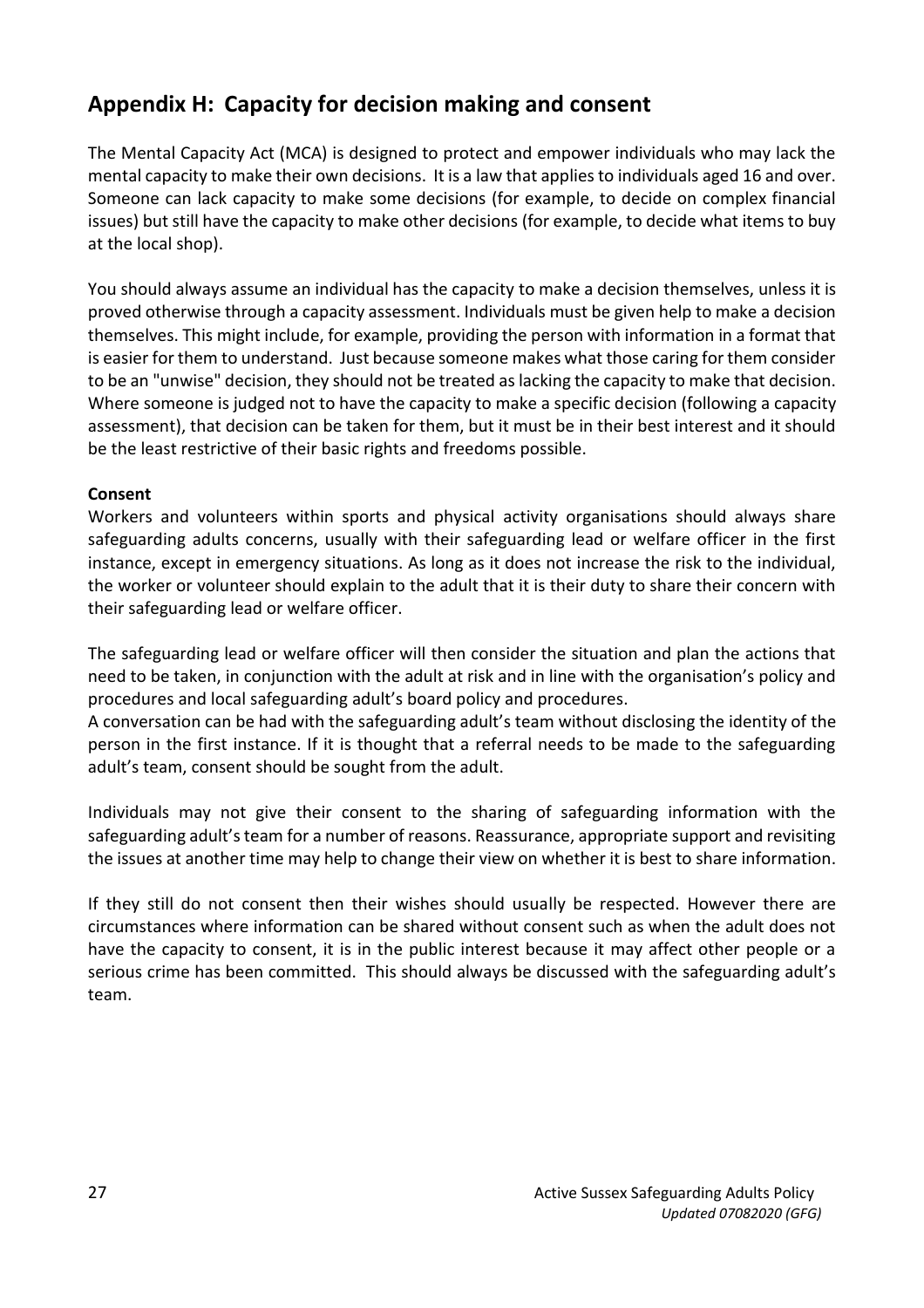# **Appendix I: Guidelines for the Use of Electronic Communication**

Active Sussex recognises that mobile phones have a valuable role to play in ensuring the safety and welfare of coaches and participants, particularly when an emergency occurs.

However, the use of mobile phones by coaches during practical delivery, for the general purposes of either making or receiving calls, is considered to be unsafe and inappropriate conduct. The primary responsibility of the coach must be the supervision and safety of the people that they coach and the provision of a structured, quality coaching experience.

Some sports and many Local Authorities have strict regulations about the use of mobile phones in sports centres and use of such devices which have integrated photographic/video cameras are not permitted based on concerns that have been identified about their potential misuse. It should be recognised that coaches using mobile phones may be breaching guidance, and undermining the ability of a facility to enforce their restrictions.

Active Sussex encourages clubs to use disclosed lists for sending club information via electronic communications through a designated and suitably trained adult (because of their position, this person should also have been subject to appropriate selection and vetting processes).

Active Sussex also advises that group emails should give individuals the opportunity to have their contact details removed from the list by including a statement such as: "If you wish to be removed from this e-mail list please contact the administrator" or having an "unsubscribe" link. This will also fulfil GDPR requirements.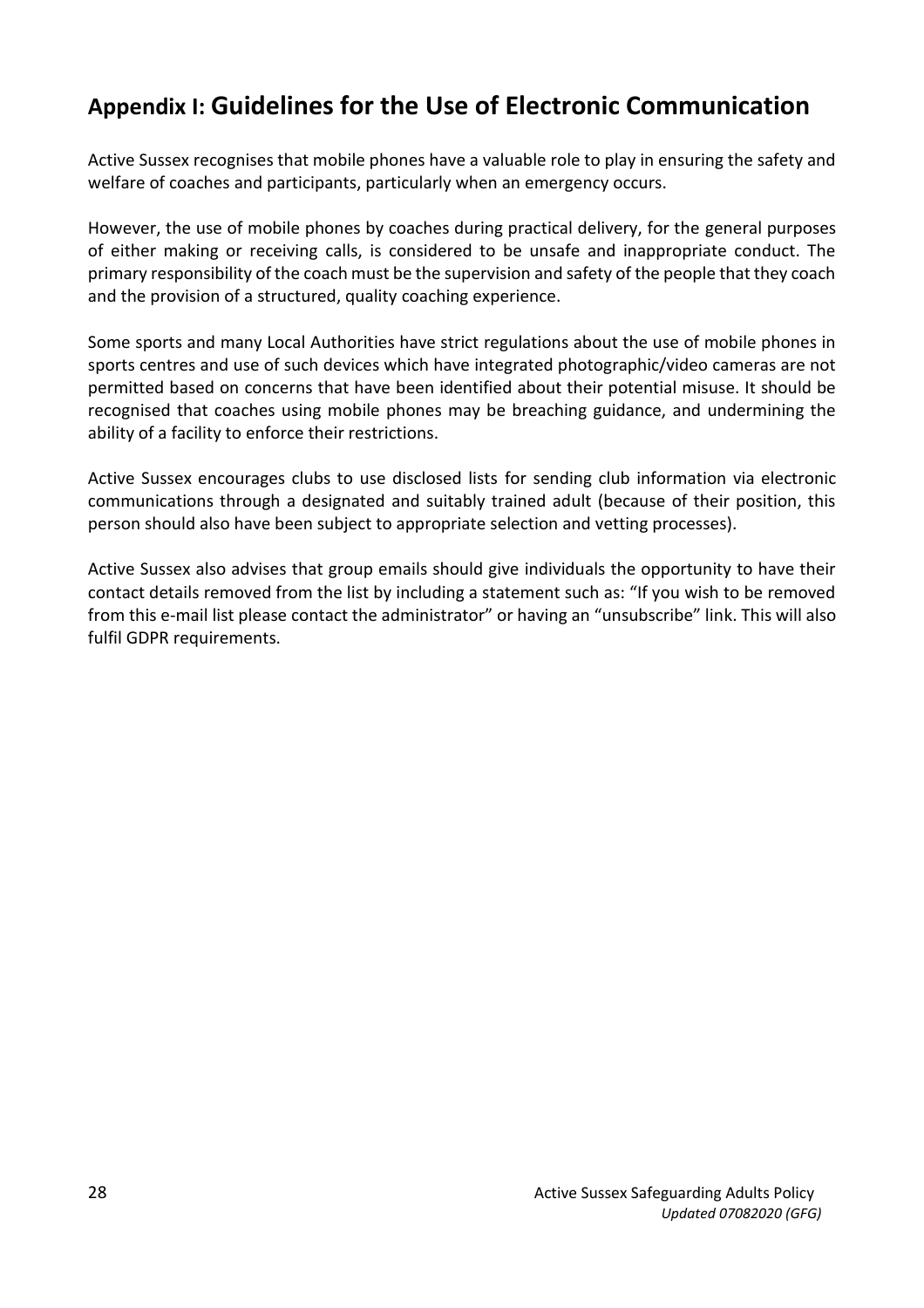# **Appendix J: Social media Guidance**

### **E-safety checklist**

1. Understand the safety aspects including what is acceptable and unacceptable behaviour when using digital technology such as social networking sites (e.g. Twitter and Facebook), mobile phones, game consoles and the internet

2. When engaging with digital technology/social networking companies (e.g. Facebook, Twitter) it is important to ensure that they adhere to relevant legislation and good practice guidelines.

3. Review existing safeguarding policies and procedures to ensure that online safeguarding issues are fully integrated:

- reporting online concerns about possible abuse
- reporting other breaches of terms

4. Decide how your sports webpage/profile will be managed within your club/organisation:

- vetting and managing the webpage/profile
- training for the person/s managing the organisation's online profile
- involvement from your club's/organisation's designated safeguarding lead person
- ensure any interactive content is moderated e.g. club social network page/forums

5. Registration or 'signing up' to your sports club/organisation:

- choose an appropriate email address to register/set up a profile/account
- ensure appropriate security settings are set up

6. Ensure that adequate privacy settings are in place either restricting or allowing access to photos, personal information, comments about others, friends and followers.

7. Ensure that staff and volunteers, including coaches and athletes, are aware of the need to protect their privacy online. Staff and volunteers should be encouraged by the club/organisation to carefully consider who they give access to their personal information online. All staff and volunteers should ensure that a clear differentiation between their personal and professional profiles.

8. Address safety when adding content to your webpage/profile:

- sports contact details
- promote your sports webpage/profile
- promote safe and responsible use
- avoid taking personal details of children and young people
- when uploading content 'think before you post'
- report fake or impostor webpage/profiles
- 9. Address safeguarding when promoting the sport, organisation, events and competitions.

10. Promote your sports webpage/profile

● where possible use the club's/organisation's own webpage/profile/email instead of using personal accounts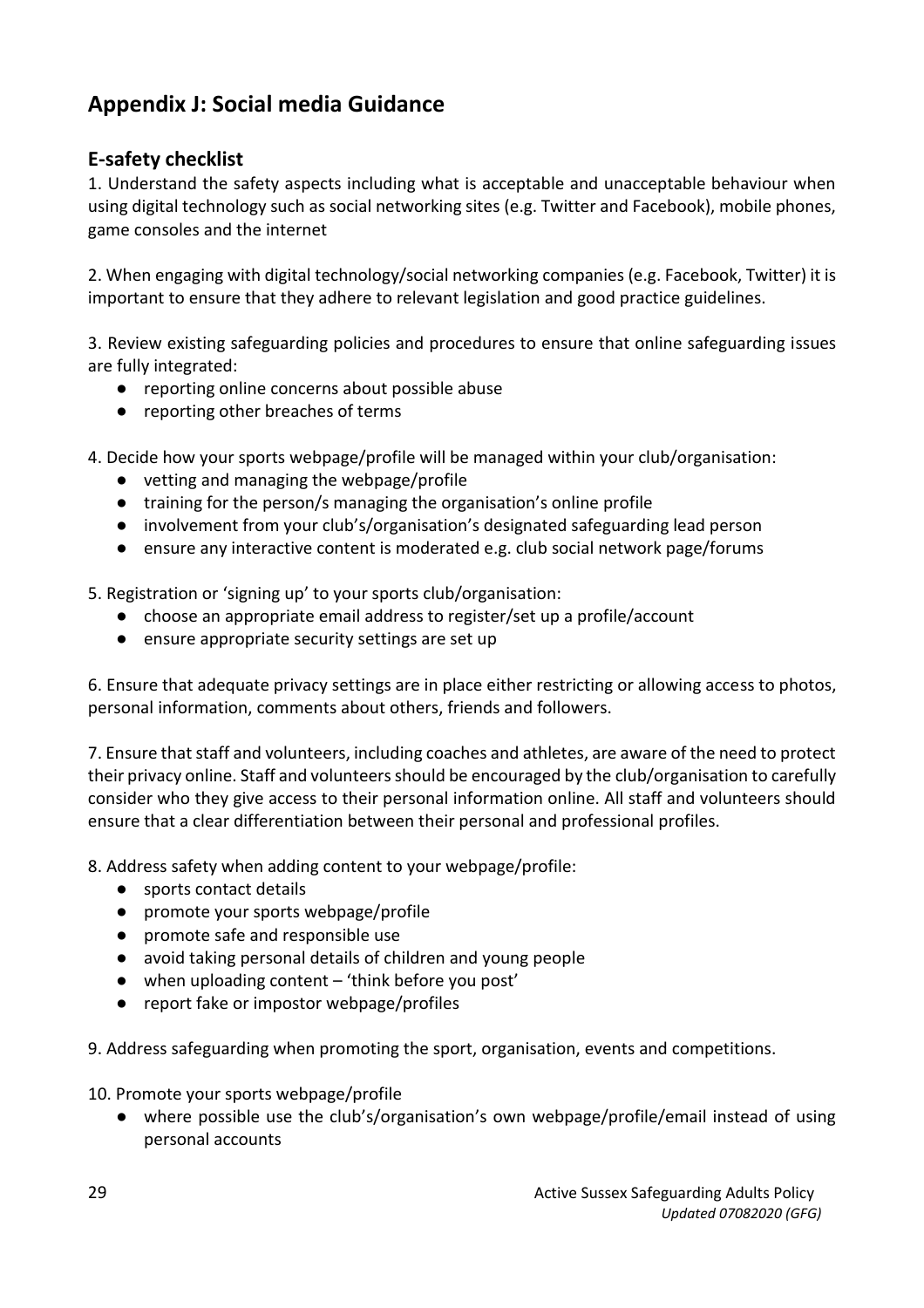### **Appendix K: Photography guidance - adults**

#### **General images of events**

There is no legal power to prevent photography or filming in a public place, however, certain individuals may visit sporting events to take inappropriate photographs or video footage of adults with care and support needs. All organisations should be vigilant about this possibility.

At many events organisers will take general images or footage of the event, the site, opening and closing ceremonies, and so on.

If you intend to be taking photographs or filming at an event, it is good practice to inform people and ask them to let you know if they do not want to be involved.

#### **Specific use of images**

Sometimes organisations want to use photos or films for specific usage, for example a press release, social media, leaflet or website. In the case of large group photos e.g. of a closing ceremony, you would not be expected to seek individual consent. However when an adult is the main subject or would be recognised, you should seek specific consent from them, letting them know how exactly their image will be used.

Before using any photographs or film footage for publicity purposes, show them to the person/people concerned for approval.

#### **Images of people with care and support needs**

Some organisations provide specific activities targeted at adults with care and support needs. For example dementia friendly events.

If you wish to take photographs or will be filming, consider whether people are able to consent to their image being used. Legally, the only person who can offer consent for the use of their image is the adult themselves. Family members such as adult children, parents, spouses or siblings and support workers/ personal assistants should not be approached to sign consent forms for adults.

Information about how the images will be used should be provided to the adult in an accessible format, using for example, easy read language or pictures.

If you have any concerns that an adult does not have the capacity to give consent to photography, or understand that photographs are being taken during an activity, you must discuss this with them and any support person/ personal assistant for the adult.

If after this conversation you feel that the adult still cannot give consent then please seek advice from a designated safeguarding officer in your organisation, or an organisation that the adult is connected with.

For information and advice regarding photography and filming of children see the Active Sussex Safeguarding Children Policy.

For more information and advice about capacity and helping people with decision making see [www.anncrafttrust.org/resources/capacity-making-decisions](http://www.anncrafttrust.org/resources/capacity-making-decisions)